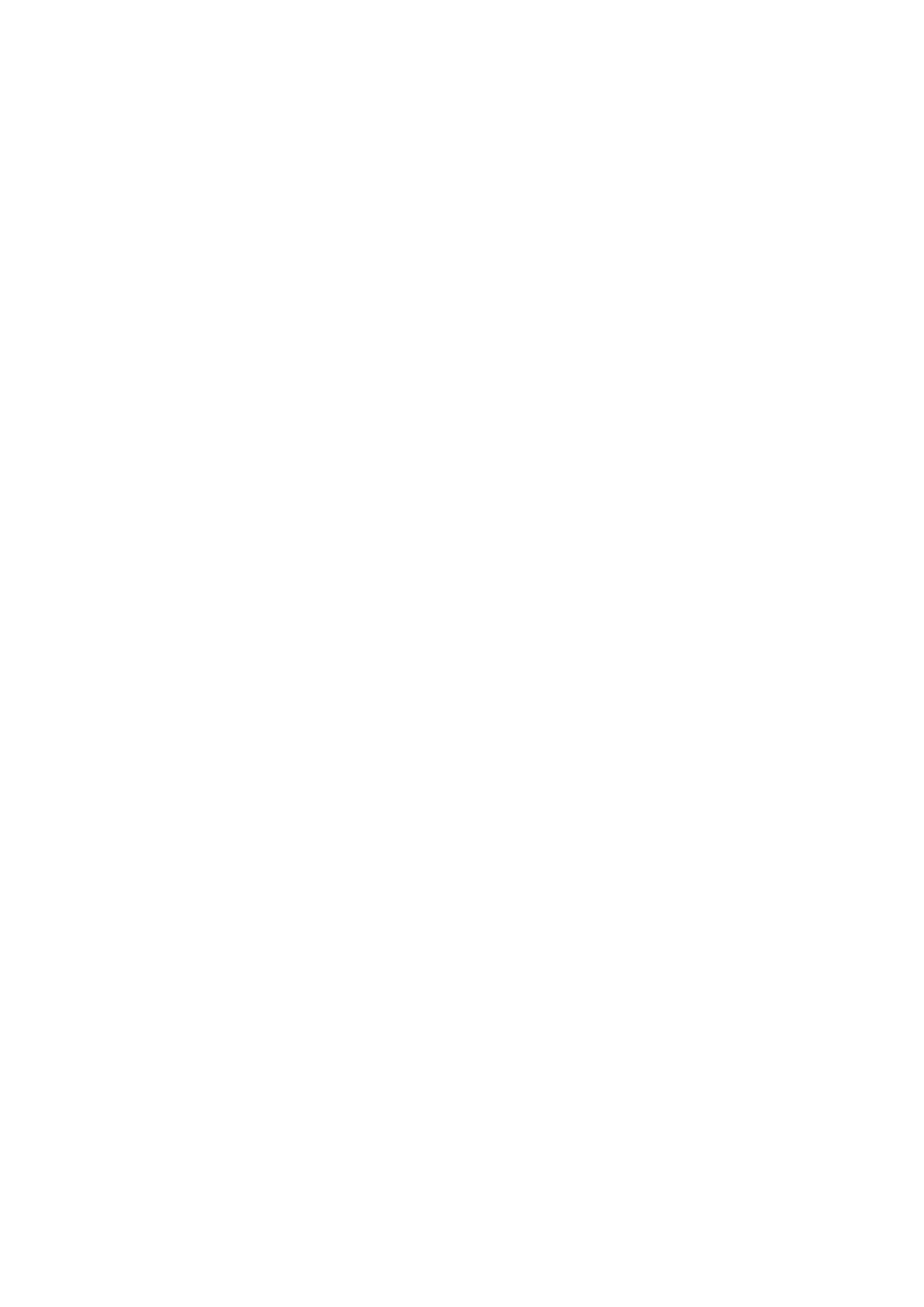**EUROPEAN UNIVERSITY INSTITUTE, FLORENCE MAX WEBER PROGRAMME**

*The Privatization of Military and Security Services and the Limits of Contract Law* 

**VALENTINA CALDERAI**

EUI Working Paper **MWP** 2010/31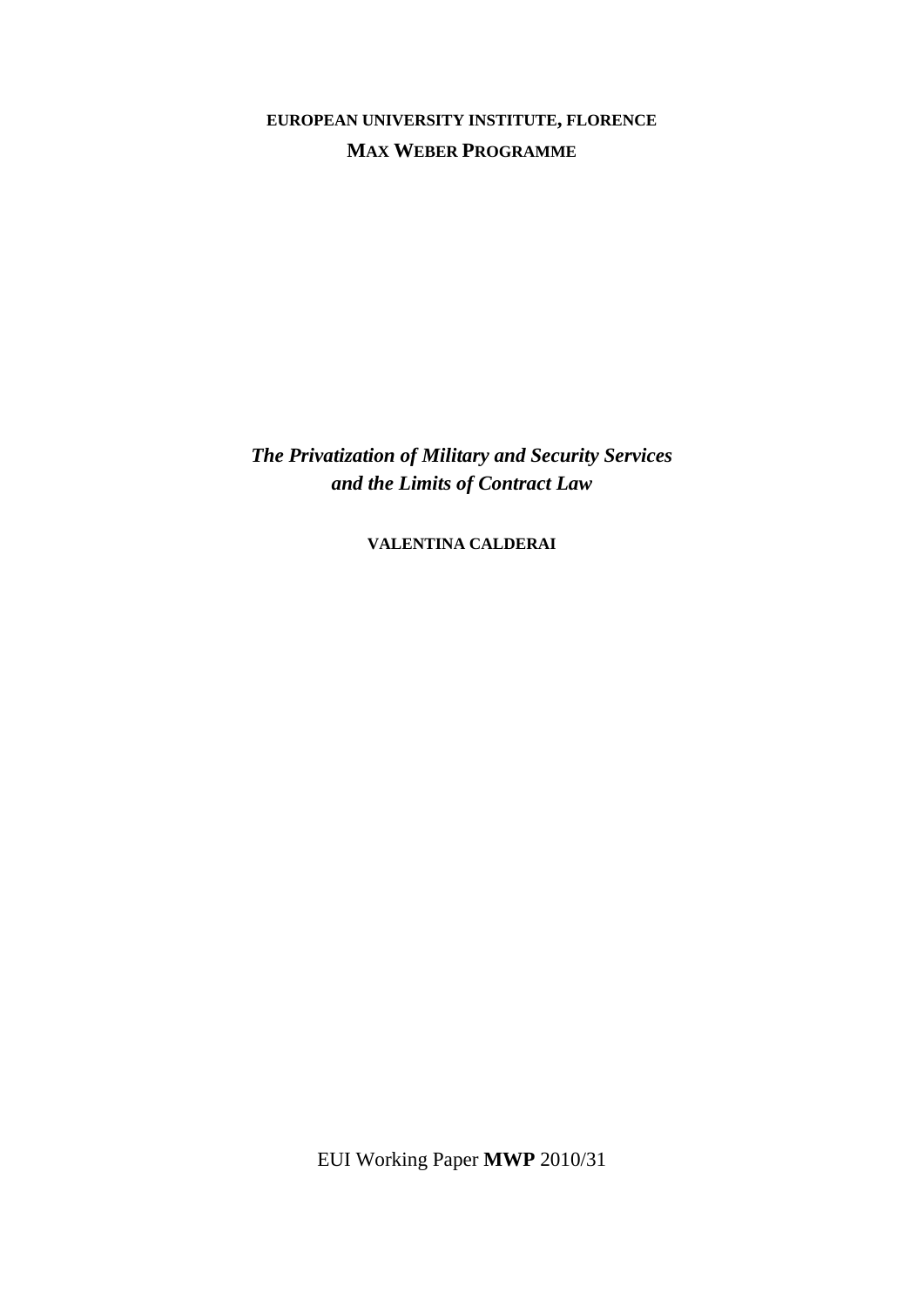This text may be downloaded for personal research purposes only. Any additional reproduction for other purposes, whether in hard copy or electronically, requires the consent of the author(s), editor(s). If cited or quoted, reference should be made to the full name of the author(s), editor(s), the title, the working paper or other series, the year, and the publisher.

ISSN 1830-7728

© 2010 Valentina Calderai

Printed in Italy European University Institute Badia Fiesolana I – 50014 San Domenico di Fiesole (FI) Italy Hwww.eui.eu H cadmus.eui.eu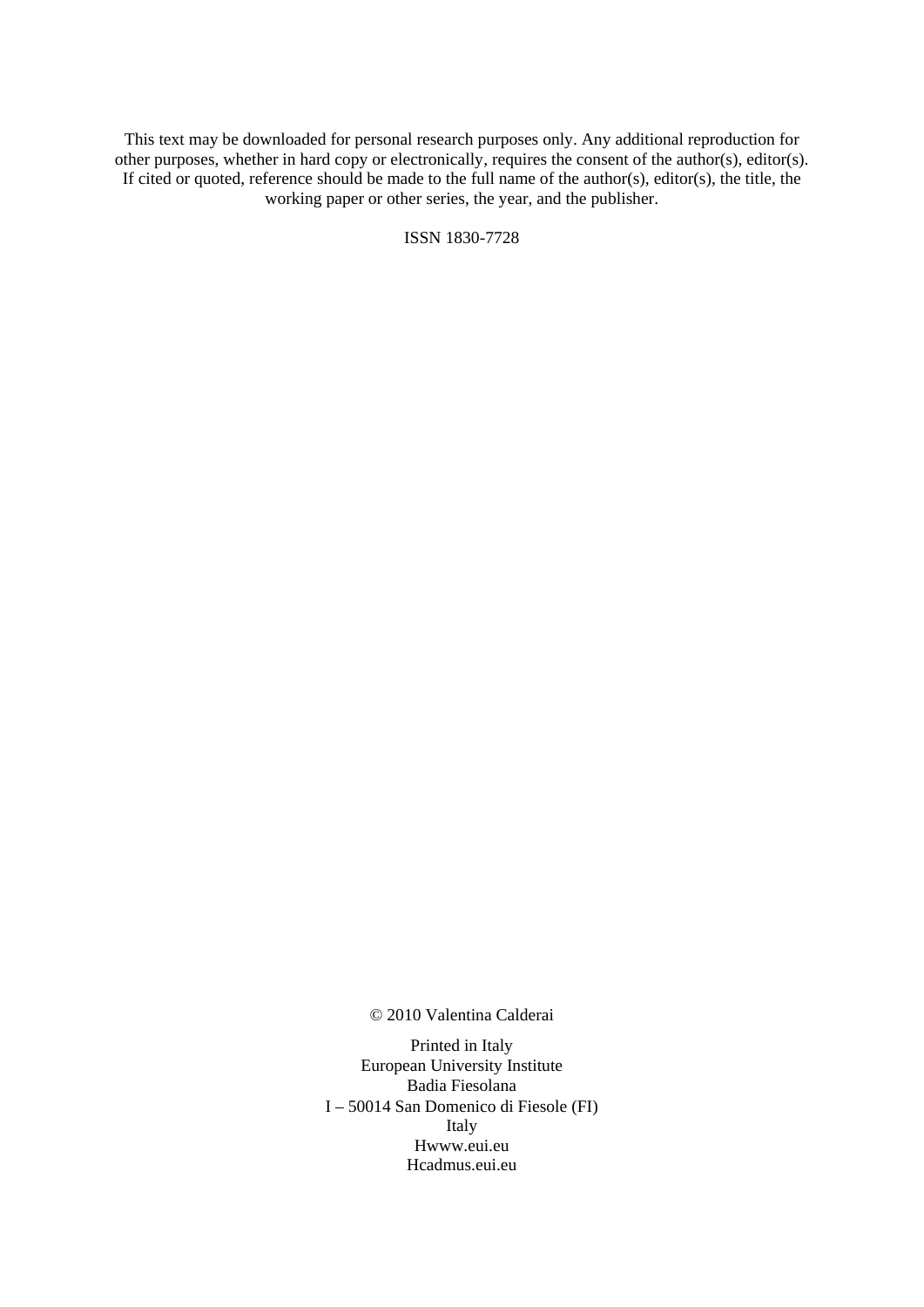## **Abstract**

A growing body of literature has focused in recent years on the potentialities for market mechanisms to improve the enforcement of international human rights law against the breaches committed by private military and security companies ("PMSCs") employed by sovereign entities. Yet, of all the avenues known by the law of contract to increase the degree of compliance with international law, none is ever included in the contracts between the States and PMSCs.

This paper gives an account of this reluctancy on the part of the States, based on a survey of the contracts concluded by the U.S. administration during the first stage of the Iraq occupation and the comparative analysis of public and private organizations. In contrast to domestic outsourcing, the provision of military force takes place in conditions of high bilateral dependency, social embeddedness, specific contractual hazards, that taken together deter from traditional methods of contract enforcement (litigation and arbitration) and emphasize mechanisms based on reputational mechanisms and hierarchy .

These limitations should be attentively considered in shaping the role of contract standardization into a comprehensive regulatory strategy at national and international level.

# **Keywords**

Private Military and Security Companies Regulation – Privatisation - Contract Law – Transactions costs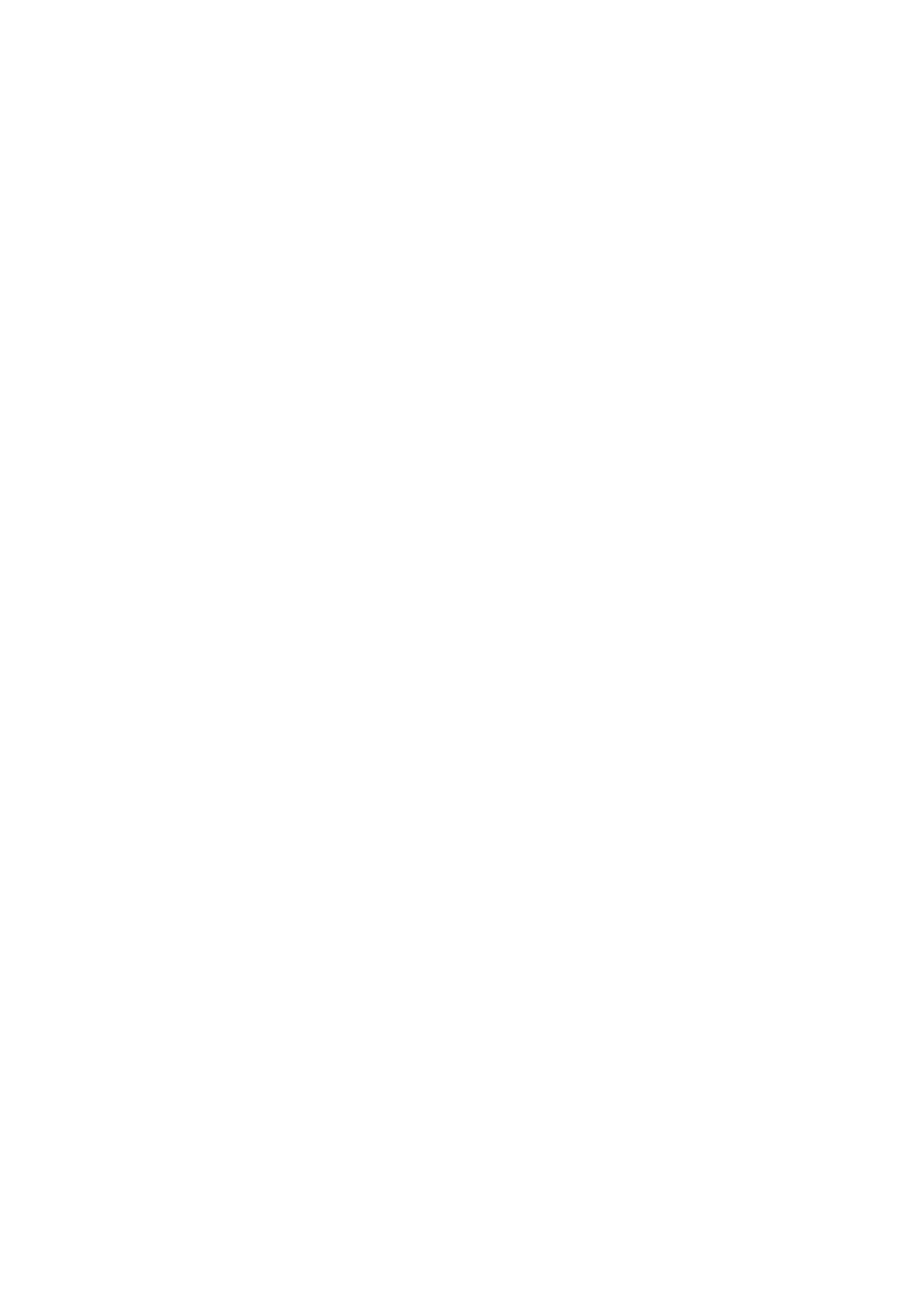## **Introduction**

1

On the 31 of December 2009, a federal judge in Washington dismissed the indictment of five former Blackwater security guards over a shooting in Baghdad that left seventeen Iraqis dead and twenty more injured, on the ground of the constitutional guarantee against self-incrimination.<sup>1</sup> The decision brought once again to the fore the government's inability to hold private contractors responsible for their crimes. Nor shall their employers, at least in the foreseeable future. Soon after the judgement, an outraged Iraqi government declared that it would file civil lawsuits in the U.S. and Iraq against Xe Services, as Blackwater has since renamed itself. However, the chances of success of these actions are impaired by the settlements accepted by the families of the victims. <sup>2</sup> Had the victims not settled, the military contractor defence doctrine would have stood as a formidable barrier against Blackwater's liability under state tort law,<sup>3</sup> despite early signs from the Courts of a more critical approach to the immunity granted to contractors.<sup>4</sup> On the other hand, a claim based on the Alien Tort Statute would not have done any better «because there is no consensus that *private* acts […] violate the law of nations». <sup>5</sup> Finally, were tort liability not barred by either settlements or immunities granted to government contractors, the Nisour Square massacre would all the same stand as an exception in the dockets, given the unique circumstances in which it took place: in broad daylight, in the centre of Baghdad, during a military occupation extensively covered by the media; most trials over contractors' wrongdoings face a much harder burden of proof - and proportionally higher costs - as they occur far from the public eye.<sup>6</sup> It is no surprise that lawyers have been seeking out different answers than those offered by liability in tort.

In the aftermath of the second Iraq war, a growing body of literature has focused on the potentialities for market mechanisms to improve the enforcement of international human rights law against the breaches committed by private military and security companies (hereinafter "PMCSs") employed by sovereign entities. To illustrate this point let us suppose for a moment that the U.S. government had filed an action for the events of Nisour Square, based on its contract with Blackwater. Would such an action for breach of contract have more chances compared to criminal and tort lawsuits? Arguably not. To begin with, contract damages are supposed to compensate for the loss *actually* suffered by the plaintiff, whereas in this case the victims are tipically third parties to the

 $1$  The investigators had actually agreed with the accused not to use their statements in a criminal case.

<sup>&</sup>lt;sup>2</sup> A civil action filed against Blackwater and its founder, Erik Prince, under the federal Alien Tort Statute (ATS) for committing war crimes and summary execution (*Estate of Himoud Saed Abtan, et al. v. Prince., et al.*) was dismissed due to settlement on January 6, 2010.

<sup>&</sup>lt;sup>3</sup> The defense extends the sovereign immunity (also dubbed «political question») doctrine on the rationale that an expanded contractor liability would increase the costs of Government outsourcing: see *Boyle vs. United Technologies Corp*., 487 U.S. 500 (1992). On Sept. 11 2009 a panel of the Court of Appeals for the District of Columbia affirmed the dismissal of all claims against Titan/L-3, and, reversing to the district court, also dismissed all claims against CACI Int. Inc. for the tortures committed by its contractors at Abu Ghraib. See: *Saleh et al v. Titan Corp.*

<sup>4</sup> In *Lane v. Halliburton*, 529 F.3d 548 (5th Cir. 2008) and *McMahon v. Presidential Airways, Inc*., 502 F.3d 1331 (11th Cir. 2007) two Courts of Appeal interpreted restrictively the political question doctrine in global war on terror cases (GWAC) filed against contractors on torts. See: ADDICOTT, *The Political Question Doctrine and Civil Liability for Contracting Companies on the "Battlefield",* 28 *Rev. Litig*. 343 (2008); CARTER, *Halliburton Hears a Who? Political Question* Doctrine in the Global War on Terror and Their Impact on Government Contingency Contracting, 88 Mil. L. Rev., 87 (2009).

<sup>5</sup> *Ibrahim v. Titan Corp*., 391 F. Supp. 2d 10 (D.D.C.) 2005 at 14-15. Quoted by *Saleh et al v. Titan Corp.*, at n. 3. Emphasis in the text. The Second Circuit, however, held that for certain categories of action (such as genocide) the ATS applies to any conduct «whether undertaken by those acting under the auspices of a state or only as private individuals»: *Kadic v. Karadzíc*, 70 F.3d 232, 239 (2d Cir. 1995). See: SCHWARTZ, *Saleh v. Titan Corporation: The Alien Tort Claims Act: More Bark Than Bite? Procedural Limitations and the Future of ATCA Litigation Against Corporate Contractors*, 37 Rutgers L.J. 867 (2006).

<sup>6</sup> O'BRIEN, *What Should and What Should not Be Regulated* in CHESTERMAN and LEHNARDT (eds.), *From Mercenaries to Market: The Rise and Regulation of Private Military Companies*, Oxford: Oxford University Press, 2007, p. 38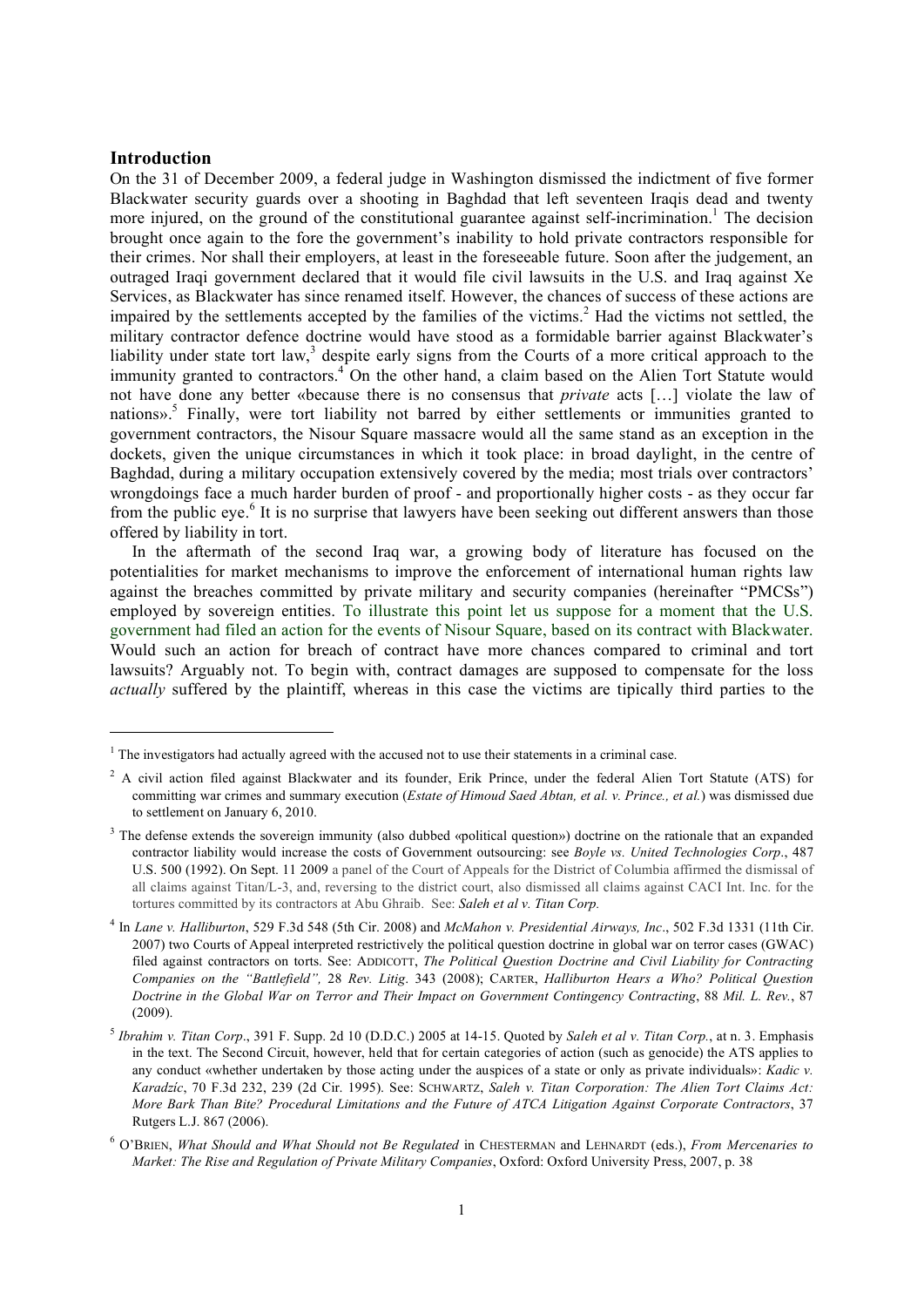#### *Valentina Calderai*

contract. Second, the contracts between the U.S. administration and PMSCs fail to connect whatever form of contractual liability to human rights law infringements, just as they generally fail to require private actors to comply with international law standards. Third and finally, these agreements do not provide for more sophisticated tools than remedies for breach, such as input requirements, minimum levels of investment in personnel training, monitoring mechanisms, and so on. In other words, among the several avenues known by the law of contract to increase the probability of compliance with international humanitarian law and human rights, not even one actually shows up in the agreements concluded by the U.S. government with the private providers of military and security services.

To be sure, nothing in the law logically prevents a government from having a term in the contract according to which the crimes committed by PMSCs' employees are sanctioned by the awards of damages. One can even speculate about the possibility of entitling the victims or some interested groups, or both, to sue. Considering the existent high degree of interdependence among public and private actors in accomplishing tasks once deemed intrinsecally «sovereign» at domestic level, <sup>7</sup> the advocates of an expanded role of contract law claim that the privatization of military and security services does not necessarily imply a withdrawal from the standards of accountability granted by international law against states and their representatives. <sup>8</sup> The delegation of military functions to private actors, so runs the argument, can tap into contract law and self-regulation in order to expand the range of accountability mechanisms to which recourse can be made in order to enforce international legal standards.<sup>9</sup> This solution, it is added sometimes, would even appeal to the upper layer of the industry, eager to drive «bad» companies out of the market.<sup>10</sup>

The rise of a market-based regulatory option begs a counter-factual question: if governance by contract would improve the accountability standards while strengthening the more responsible part of the industry, why do *actual* contracts fall dramatically short of these goals?

An obvious, «realist» explanation focuses on what the outsourcing of security services is ultimately about: the opportunity for governments to lessen the political and economic burden of warfare, military occupations, peacekeeping operations, and to perform tasks that would not otherwise be performed, due to political and legal constraints.<sup>11</sup> In other words, privatisation of military and security services hardly involves human rights protection. This rationale grasps two insights of paramount importance when it comes to contractual design: *first*, PMSCs establish bilateral dependency relations with their major sovereign principals, as the former depend on public procurement and, conversely, the latter rely on the former to promote their foreign policy agenda and perform military operations; *second*, human rights protection has a cost that contractual partners will not spontaneously internalise.

<sup>7</sup> FREEMAN, *The Private Role in Public Governance*, 75 N.Y.U. L. REV., 543 (2000), EAD., *Extending Public Law Norms Through Privatization*, 116 *Harv. L. Rev.* 1285 et seq. (2003).

<sup>8</sup> DICKINSON, *Government for Hire. Privatizing Foreign Affairs and the Problem of Accountability Under International Law*, 45 *Wil'm and Mary L. Rev*., 135 (2005); EAD., *Public Law Values in a Privatized World,* 31 *The Yale Journal of International Law*, 383; EAD., *Contract as a Tool for Regulating private Military Companies,* in Chesterman-Lenhardt, at n. 6; OSWALD, *Accountability of Contractors on Peace Operations: Suggestions for Better Governance*, Background Paper, Seminar on Challenges of Peace Operations, Beijing, 3-5 November 2004, at 46 et seq., available at http://www.challengesproject.net; THÜRER AND MACLAREN, *Military Outsourcing as a Case Study in the Accountability and Responsibility of Power*, in Reinisch and Kriebaum (eds.) *The Law of International Relations. Liber Amicorum Hanspeter Neuhold*, Eleven Int. Publishing: The Netherlands, 2007, pp. 347-369; Walker and Whyte, *Contracting Out War? Private Military Companies, Law and Regulation in the United Kingdom*, 54 *Int'l and Comp. Law Quarterly*, (2005), pp. 651-689, at pp. 687 ff.; ORTIZ, *The New Public Management of Security: the Contracting and Managerial State and the Private Military Industry, Public Money and Management*, 2010, pp. 35-41.

<sup>9</sup> DICKINSON, 2006, at n. 8, PP. 401 ff.

<sup>10</sup> BEARPARK and SCHULZ, *The Future of the Market*, in CHESTERMAN-LEHNARDT, supra at n. 6, pp. 239 ff.

 $11$  For instance PMSCs have been used by western governments to promote their foreign-policy agenda, circumventing the limits imposed at national or international level, such as Congressional addresses or U.N. embargos: see BAUM – MCGRAHAN, *Outsourcing War: The Evolution of Private Military Industry After the Cold War,* 2009. ADAMS*, The New Mercenaries and the Privatization of Conflict*, Parameters, vol 29 (2) (1999) 110; AVANT, *Privatizing military training*, 5 *Foreign Policy in Focus***,** Available at:http://www.foreignpolicyinfocus.org. See also: Foreign and Commonwealth Office, *Private Military Companies: Options for Regulations*, http://files.fco.gov.uk/und/hc577.pdf, at para 50.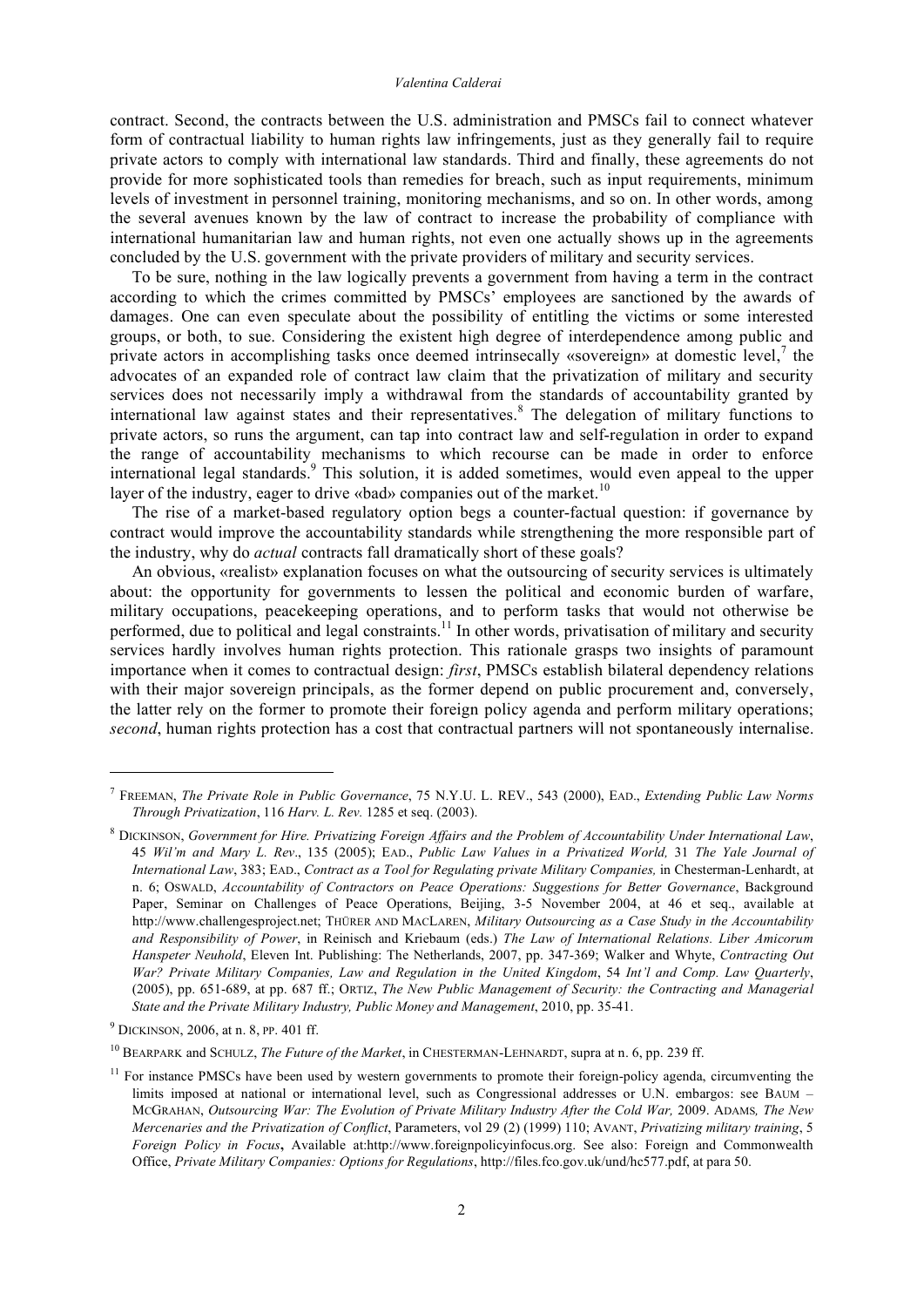Yet, the picture provided by the realist account is incomplete and too far-reaching. Were the privatization merely about efficiency (broadly understood), the contracts – especially those that extend over a long period of time – would be written with a view to making credible and less costly commitments. Contrary to this assumption, the gaps in the contractual process and its outputs are by no means confined to human rights protection. Indeed, the agreements between the U.S. administration and the PMSCs in the context of the Iraq military occupation hardly meet the expectations raised by their inherent complexities and long-term character, not to mention the standards in force when governmental functions are outsourced within the U.S. itself.<sup>12</sup> A closer analysis of these contractual practices suggests that there is more involved in the outsourcing of military and security functions than the quest for efficiency. This residual and hidden factor should be taken into account when considering the merits and feasibility of a regulatory strategy centered on contractual reform. 13

A more comprehensive explanation of the limits of contract law as a regulatory instrument focuses on the transactional barriers in the markets for security and military services and the hazards they entail:<sup>14</sup> fragmentation on the demand side (triggering multiple principality problems),<sup>15</sup> lack of competition on the supply side (expanding the potentiality for holdups),<sup>16</sup> difficulties in defining and controlling the services delivered (again, leaving room for opportunistic behaviour),  $17$  to mention but a few. For those who share this perspective, the PMSCs' «issue» is essentially a problem of finding a suitable blend of regulatory arrangements: a combination of different (public, private, mixed) modes of governance, at different (national and transnational) levels, that would streamline the market processes with an eye to accountability and legitimacy.

Again, this perspective highlights a critical issue, but it is not entirely convincing. Once markets and hierarchies are seen as historically interacting, rather than alternative, forms of organization, due to negotiation and enforcement costs,  $^{18}$  there is no ground to consider accountability and legitimacy as the exclusive attributes of a particular – namely: public - way of managing security and force.<sup>19</sup> But the same holds true for efficiency, which is better conceived as a function of regulation *vis-à-vis*

1

 $16$  FREDLAND-KENDRY, at n. 14, p. 159.

 $12$  Infra, sect. 2.

 $13$  Infra, sect. 3.

<sup>14</sup> FREDLAND and KENDRY, *The Privatisation of Military Force: Economic Virtues, Vices and Government Responsibility*, 13 *Cambridge Review of International Affairs*, 1999, pp. 147-164; FREDLAND, *Outsourcing Military Force: A Transaction Cost Perspective on the Role of Military Companies*, 15 *Defense and Peace Economics*, pp. 205-219; BRAUER, *An Economic Perspective on Mercenaries, Military Companies and the Privatisation of Force*, 13 *Cambridge Review of International Affairs*, 1999, pp. 130-146; ID., *Private Military Companies: Markets, Ethics, Economics*, in ANDREW – CAPARINI – PEANE PETER-BAKER (eds.), *Private Military Companies: Ethics, Policies and Civil-Military Relations*, London: Routledge, 2009, pp. 102-115; BRAUER and VAN TUYLL, *Castles, Battles, and Bombs. How Economics Explains Military History*, Chicago: The University of Chicago Press, 2008, pp. 307-318.

<sup>15</sup> COCKAYNE, *Make or buy? Principal-Agent Theory and the Regulation of Private Military Companies*, in CHESTERMAN-LENHARDT, at n. 6, pp. 196-215, at pp. 209 ff.; AVANT, *The Emerging Market for Private Military Services and the Problems of Regulation*, in CHESTERMAN-LENHARDT, at n. 6, pp. 181-195 (arguing for the development of process and organizations to articulate international professional standards).

<sup>17</sup> AVANT, 2007, COCKAYNE, 2007: both at note 15.

<sup>18</sup> This insight was developed by Ronald Coase in two seminal essays: COASE, *The Nature of the Firm*, 4 *Economica* (1937), pp. 386-405; ID., *The Problem of Social Cost*, 3 J.L. & ECON. 1 (1960), and developed by Oliver Williamson in the most comprehensive comparative analysis of economic institutions: cf. WLLIAMSON, *Markets and Hierarchies: Analysis and Antitrust Implications*, New York: The Free Press, 1975; ID. *The Governance of Contractual Relations*, 22 *Journal of Law and Economics* (1979), pp. 233-261; ID., *Comparative Economic Organization: The Analysis of Discrete Structural Alternatives*, 36 *Administrative Science Quarterly* (1991) pp. 269; ID., *Public and private bureaucracies: A transaction cost economics perspective*, 15 *Journal of Law, Economics and Organization* (1999), pp. 306 ff.; ID., *The Economics of Governance*, 95 *American Economic Review Papers and Proceedings* (2005), pp. 1 ff.

<sup>19</sup> BRAUER, *An Economic Perspective on Mercenaries, Military Companies, and the Privatization of Force,* Cambridge Review of International Affairs, 1999, 130-146.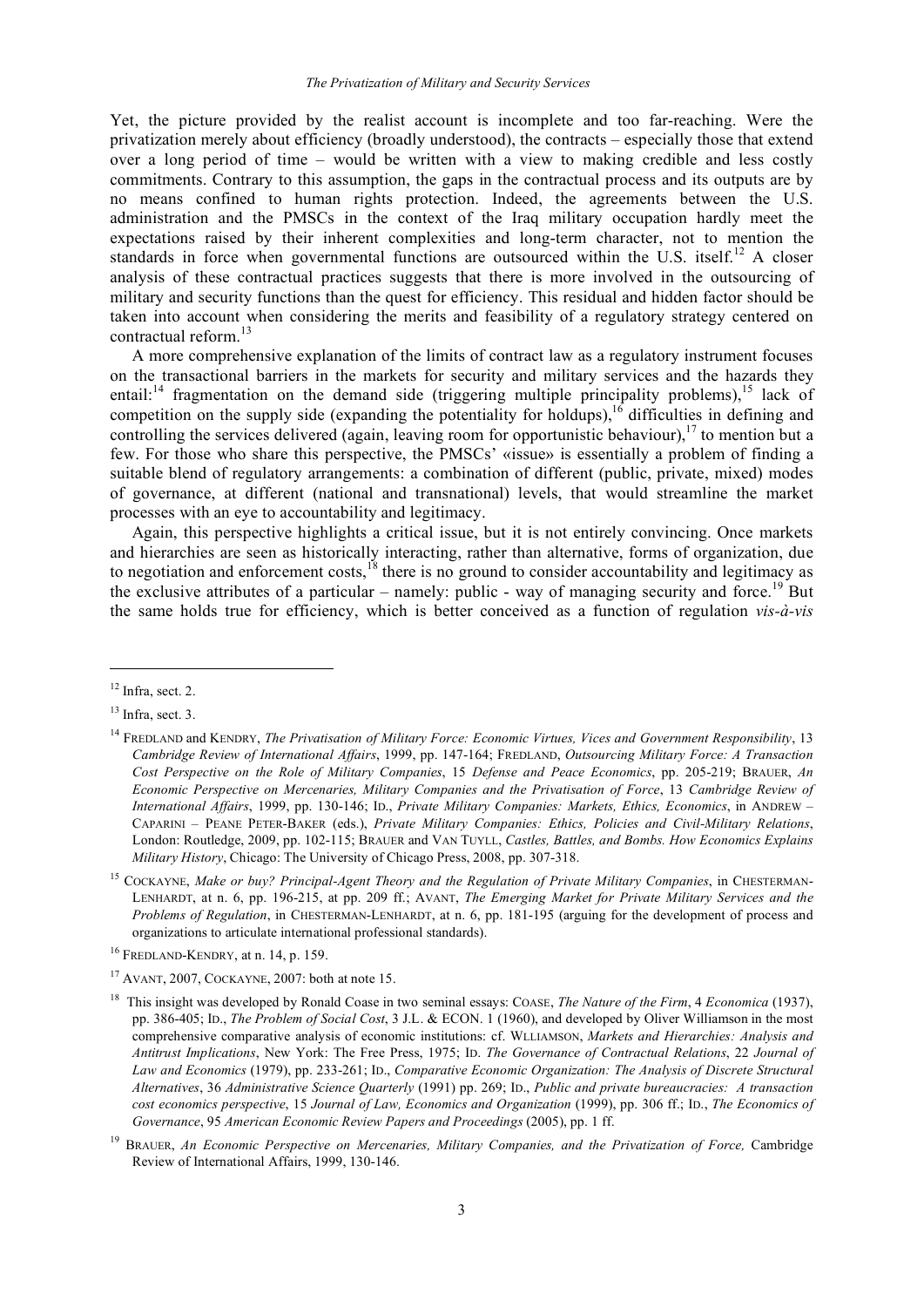certain constraints, rather than an exclusive province of market transactions.<sup>20</sup> That contract law can efficiently regulate PMSCs, while ensuring a high degree of accountability, in other words, is not something to take for granted.

The implications of this insight for the design of contracts between States and PMSCs have not yet been fully investigated by the scholars. This paper is meant as a step in this direction. Its central claim is that, contrary to what is commonly held, the dependence of PMSCs on governmental procurement might be a hindrance, and *not* a pre-condition, of a regulatory strategy focused on contract standardisation, depending on the structure of the transactions between the military provider and its customer. The analysis of the Iraq occupation suggests that the possibilities of success of a regulatory scheme based on contract law are inversely proportional to the integration of PMSCs into the military. 21

This conclusion hardly aspires to general validity. There are not one, but several markets for force: the identity (public or private, national or transnational) of the customer; the structure, reputation, capability, home state of the provider; the characteristics of the service outsourced are but the most relevant dimensions that regulation should take into account. This paper considers a particular market, albeit a huge one: that formed by the contracts for typically «sovereign» tasks<sup>22</sup> between the U.S. and its corporate providers based in either the U.S. or the Uniterd Kingdom during the first stage of the Iraq occupation, whose content has been declassified thanks to a Freedom of Information Act lawsuit promoted by a public interest group.<sup>23</sup> This choice was prompted by the consideration that the size of the market (the Department of Defence being by far the most significant customer of private military companies) and the extension and complexitiy of regulation (the apparatus governing the outsourcing process being unparalleled, just as unparalleled was its failure) are the touchstone of a (still hypothetical) initiative at the European or international level aimed at harmonizing the outsourcing of security and military services.

The argument develops along three sections. *Section 2* analyses the contractual design of the agreements between the U.S. government and PMSCs, showing how the expectations raised by their inherent complexities, long-term character, and relation to sovereign functions are disappointed by real contractual arrangements. *Section 3* explains this puzzling exception to governmental long term contracting as a function of the growing integration of the latter into the chain of command. *Section 4* concludes with some policy considerations concerning the regulation of the contracts between sovereign entities and PMSCs.

# **«A convoluted system of Management»: the Breakdown of the Defense Public Acquisition System in Iraq**

Defense procurement contracts vary across several dimensions as for awarding procedures, methods of cost control, contractual formats, monitoring and enforcing mechanisms. The choice among these elements reflects cost-effectiveness and policy concerns and is contingent upon endogenous and esogenous factors. Under the former definition are those factors internal to, and depending upon, the sovereign entity: the regulations concerning awarding procedures; the administrative controls; the kind of performance (services, supply of goods, construction) contracted for and its characteristics (complexity, time extension, financial size), etc., are all endogenous factors that matters for contractual design. Conversely, esogenous factors are not contingent on the outsourcing state, such as

<sup>20</sup> WILLIAMSON (1999), at. n. 18, pp. 330 ff.; HART, SHLEIFER, VISHNY, *The proper scope of government: theory and an application to prisons*, 112 *Quarterly Journal of Economics*, (1997), pp. 1126-61.

 $^{21}$ *Infra*, sect. 3

 $22$  Defined as those tasks for which «public authority is deemed necessary [...] loyalty to the State is fundamental and which may pose implications for the security of the state»: see WILLIAMSON, 1999, at 322. For an inquiry of different national approaches to the privatization of security in western countries see now: KRAHMANN, *States, Citizens and the Privatisation of Security*, Cambridge: Cambridge University Press, 2010.

<sup>&</sup>lt;sup>23</sup> See: http://projects.publicintegrity.org/wow/; http://projects.publicintegrity.org/wowII/. Also the Federal procurement database provides for a lot of useful data (www.fpds.gov).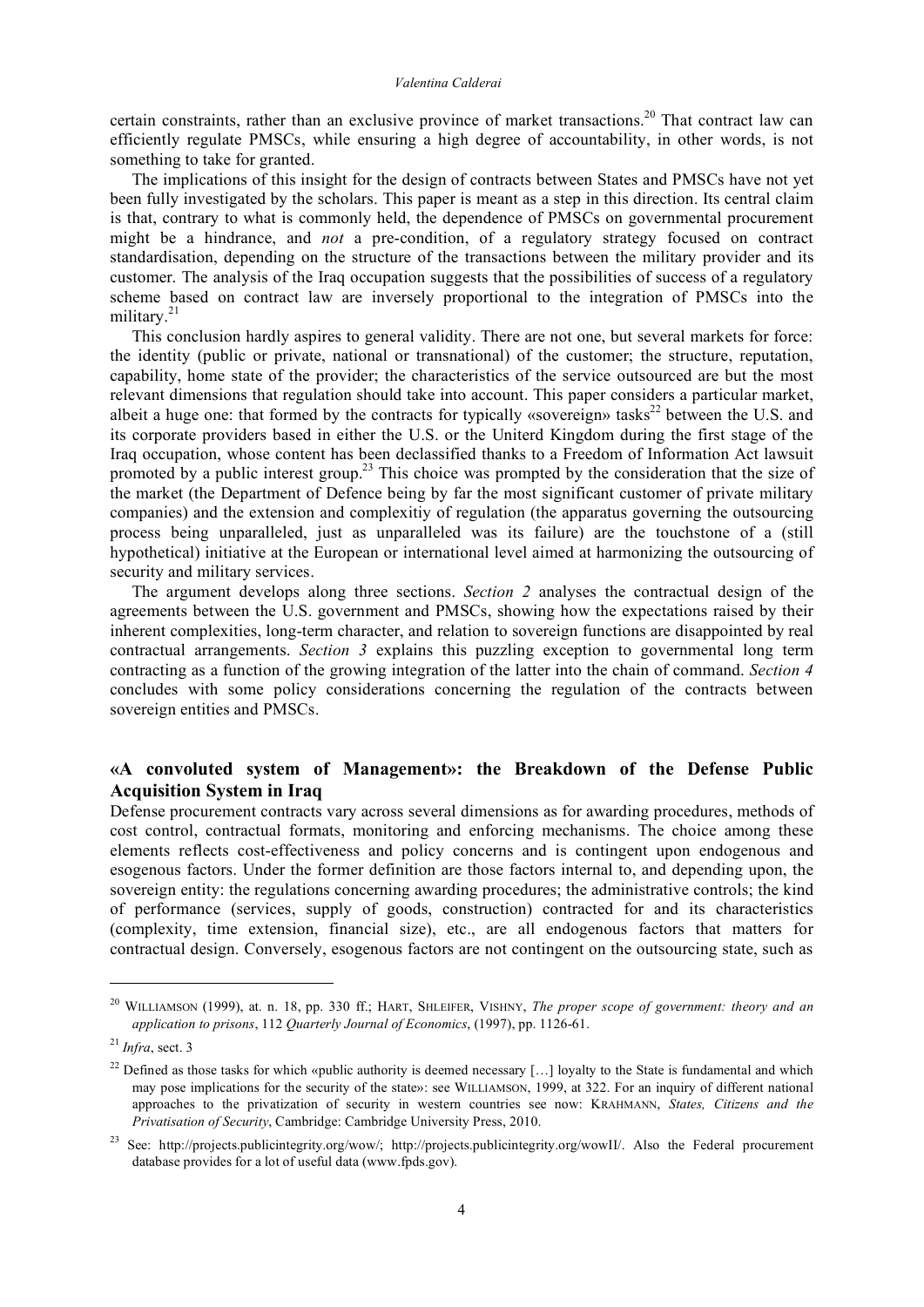the capability, organization, reputation of the contractor and, most importantly in our case, the «endemic uncertainty of virtually any military situation». 24

This section analyses some critical facets of the procurement of supplies and services in the Iraq reconstruction - acquisition procedures, contract formats, monitoring processes – focusing on the way in which contractual design is influenced by esogenous and endogenous factors. The shortcomes of the market for force, it is suggested, are not different from those of the general market of Iraq reconstruction, but for their ambiguous relationship with the exercise of sovereign functions in a war environment (of which the silence when it comes to the allocation of the risk of human rights violations is a symptom, not a cause). Indeed, a failure to comply with the outsourcing process or to oversight the contract enforcement has quite different implications in a contract for building a hospital compared to a contract to perform security interrogations.

Waivers to competitive bidding are a major reason of concern in the literature concerning PMSCs, since the absence of competition is deemed to feed the PMCs' sense of impunity and favour the kind of murky environment prone to human rights abuses.<sup>25</sup> The Federal Acquisition Regulation (FAR) and its Department of Defense implementation (DFARS) mandate full and open competition as the normal procedure in public procurement.<sup>26</sup> That this is often waived should not come as surprise in the context of a military occupation. The federal system acknowledges this eventuality and allows some degree of flexibility in ordinary as well as emergency and contingent acquisition procedures.<sup>27</sup> Several military and security services actually fall under the FAR provisions concerning acquisition in contingency operations,<sup>28</sup> where an «element of immediate risk to human life or significant national interests» is involved.<sup>29</sup> However, simplified, emergency and contingenct acquisition procedures should only apply when urgent requirements are met, provided that market research analysis is conducted and documented, and all needed measures to avoid conflicts of interests are adopted.<sup>30</sup> These cautions have been all too often circumvented in Iraq and Afghanistan. The peculiarities of the industry - the market being dominated by relatively few, deeply embedded, large enterprises, with strong personal links to

 $^{24}$  FREDLAND-KENDRY, supra, n. 14, at p. 162.

<sup>25</sup> DICKINSON (2005, 2006, 2007) at n. 8; SCHOONER, *Competitive Sourcing Policy: More Sail than Rudder?* 33 *Public Contract Law Journal* 263 (2004); ID., *Contractors Atrocities at Abu Ghraib: Compromised Accontability in a Streamlined, Outsourced Government*, 16 *Stan. Law & Pol.y Rev*., 549 (2005); SCHOONER AND GREENSPAHN, *Too dependent on Contractors? Minimum Standards for Responsible Governance*, *Journal Of Contract Management*, 2008, pp. 8; MINOW, *Outsourcing Power: how Privatising Military Efforts Challenges Accountability*, *Professionalism and Democracy*, 46 *B. C. L. Rev.,* 989 (2004-2005).

<sup>26</sup> CF. 48 C.F.R., part. 6.

<sup>&</sup>lt;sup>27</sup> Cf. 48 C.F.R., part. 18.

<sup>&</sup>lt;sup>28</sup> Cf. 48 C.F.R., part. 2.101: «"Contingency operation" (10 U.S.C. 101(a)(13)) means a military operation that (1) Is designated by the Secretary of Defense as an operation in which members of the armed forces are or may become involved in military actions, operations, or hostilities against an enemy of the United States or against an opposing military force; or (2) Results in the call or order to, or retention on, active duty of members of the uniformed services under section 688, 12301(a), 12302, 12304, 12305, or 12406 of 10 U.S.C., Chapter 15 of 10 U.S.C., or any other provision of law during a war or during a national emergency declared by the President or Congress».

<sup>&</sup>lt;sup>29</sup> This is precisely what distinguishes contingency from ordinary contracting procedures according to the Defense Acquisition University. There is no authoritative definition of «contingency contracting». For academical purposes it is defined as «[d]irect contracting support to tactical and operational forces engaged in the full spectrum of armed conflict and Military Operations Other Than War, both domestic and overseas» The definition is «purposely exclusive of: military training exercises, routine installation and base operations, and systems/inventory control point contracting». See also: YODER, *The Yoder Three-Tiered Model for Optimal Contingency Planning and Execution of Contingency Contracting*, Naval Post-Graduate School, Contracting for Deployed Forces Panel, May 19, 2005 (online at: http://www.nps. navy.mil/gsbpp/ACQN/publications/FY05/AM-05-004\_Proceedings\_ThursdayPM.pdf).

<sup>&</sup>lt;sup>30</sup> The testimony before the U.S. Senate of the Special Inspector General for the Iraq Reconstruction (SIGIR), recommends to «generally avoid using sole-source and limited competition contracting actions. These exceptional contracting actions can be used in exceptional cases, but the emphasis must always be on full transparency in contracting and procurement. The use of sole-source and limited competition contracting in Iraq should have diminished as the program matured and previously sole-sourced limited competition contracts should have been promptly re-bid» (*Improving Contracting and Government Oversight of Contractors Performing Work in Contingency Operations*, 08-001T, at 5).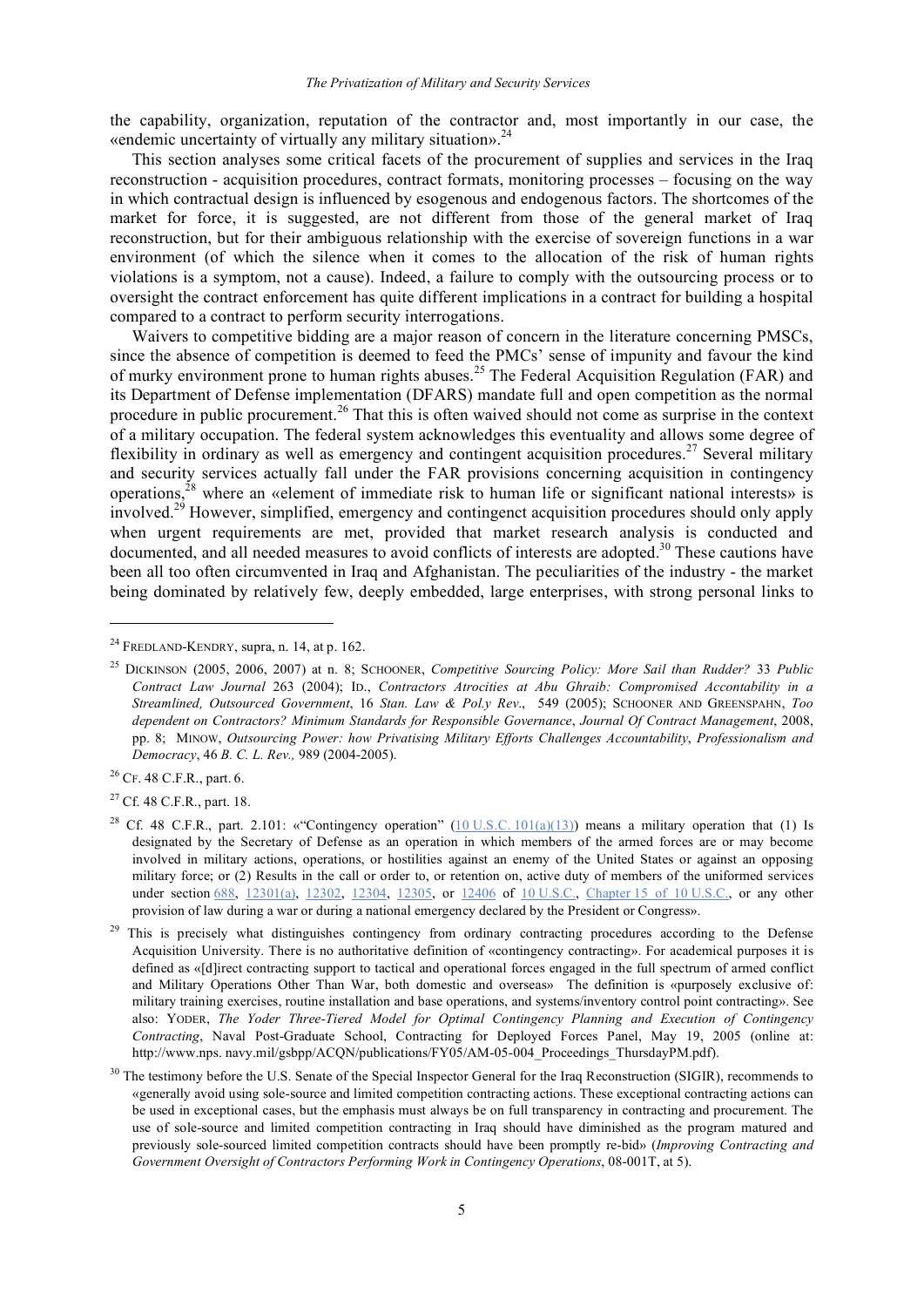the Government and extensive capacity for lobbying – leave little room for careful scrutiny and point instead at collusion and regulatory capture.

Although it is not far-fetched to assume that the lack of competition accrues to a hospitable environment for human rights abuses, the laxing of competitive tendering procedures *per se* would hardly explain the failures of the system. Its overriding justification - urgency combined with the difficulty to specify the task in advance – is perfectly sound in a contingency environment, due to the difficulty of describing contingent events and price them out accordingly. Rather, it is important to focus on the overall design: the combination of waivers to bidding procedures, leverage on openended contract schemes, poor contract monitoring, framed into a «a convoluted system of management»,<sup>31</sup> that ultimately hatched Nisour Square, Abu Ghraib and a myriad of less notorious crimes and abuses.

Since 1985 defense contracts are awarded in the framework of the army-administered Logistics Civil Augmentation Program ("LOGCAP"), whose 2001 iteration (LOGCAP III) was awarded on a no-bid basis to Kellogg, Brown & Root Services, Inc. (KBR), a subsidiary of Halliburton, Inc. LOGCAP III was itself an «open-ended» or «indefinite delivery/indefinite quantity» (ID/IQ, also dubbed «umbrella») procurement defense contract, which allowed the military to issue single task orders to support military contingency operations in Iraq and Afghanistan. These task order, or ID/IQ, contracts are tipically used to procure supplies and/or services when the exact times and/or exact quantities of future deliveries are not known at the time of contract award. They are awarded on either a cost-reimbursement or a fixed-price basis, the former scheme being predictably the most popular one, as the uncertainties of contracts performance require flexibility in pricing.<sup>32</sup>

The prevalence of cost-plus over fixed-price contracts marks a preference for ex-post adaptation over high-powered incentives.<sup>33</sup> The advantages for both sides of the deal are apparent: ID/IQ cost reimbursement contracts allow great flexibility in quantities and delivery scheduling; streghten the ability for the public agency to order supplies and services only after specific requirements for them materialize; streamline the procurement process. The cost and performance risk is placed on the Government in exchange of (relatively) moderate profits. Also they allow risk averse firms to manage the heavy financial risks associated with large size projects and contingency conditions. The impossibility to provide sufficient information in order to accurately determine a competitive price is indeed the typical argument for the adoption of cost-reimbursement contracts<sup>34</sup> and a mandatory condition under the Federal Acquisition Regulations.<sup>35</sup> On the other hand, the most serious criticism against cost-reimbursement contracts is the lack of incentives to exercise cost controls. Even worst, costs might inflate if, as it typically happens, fees are calculated as a percentage thereof.<sup>36</sup>

As for competitive tendering, the criticisms raised against open-ended contracts awarded to PMSCs on a cost-reimbursement basis actually miss the overall point. A context of contractual incompleteness and uncertainty at the highest level might well justify the choice of a cost-reimbursement long-term

<sup>31</sup> *Ibidem*, at 3.

<sup>&</sup>lt;sup>32</sup> Under fixed-price task orders payment is made to the contractor on the basis of pre-established prices; under costreimbursement task orders, the U.S. government reimburses the contractor for all allowable, allocable, and reasonable contract costs.

<sup>33</sup> Cf. BAJARI & TADELIS, *Incentives versus Transaction Costs: A Theory of Procurement Contracts*, 32 *Rand Journal of Economics*, pp. 387-407.

<sup>34</sup> Id. § 16.301-2.

<sup>35</sup> Cf. NASH, *et. al*., *The Government Contracts Reference Book*, 19982 .

<sup>&</sup>lt;sup>36</sup> The LOGCAP III program was eventually ended by the Army after the Defense Contract Audit Agency identified \$ 2.1 billion in «questioned cost» and \$ 1.4 billion in «unsupported costs» charged by Halliburton through KBR (about 1% of the DoD total contract activity for reconstruction and stabilization efforts between 2003-2006)See U.S. Government Accountability Office, *Iraq Contract Cost: DoD Consideration of Defense Contracting Audit Agency's Findings.* GAO-06-1132 (2006). «Questioned» are defined the costs unacceptable for negotiating reasonable contract prices; «unsupported» are the costs that lack of sufficient documentation. The new LOGCAP (IV) has been awarded on a competitive basis to three companies (included KBR) that compete for tasks orders. A fourth company is in charge for administrative planning.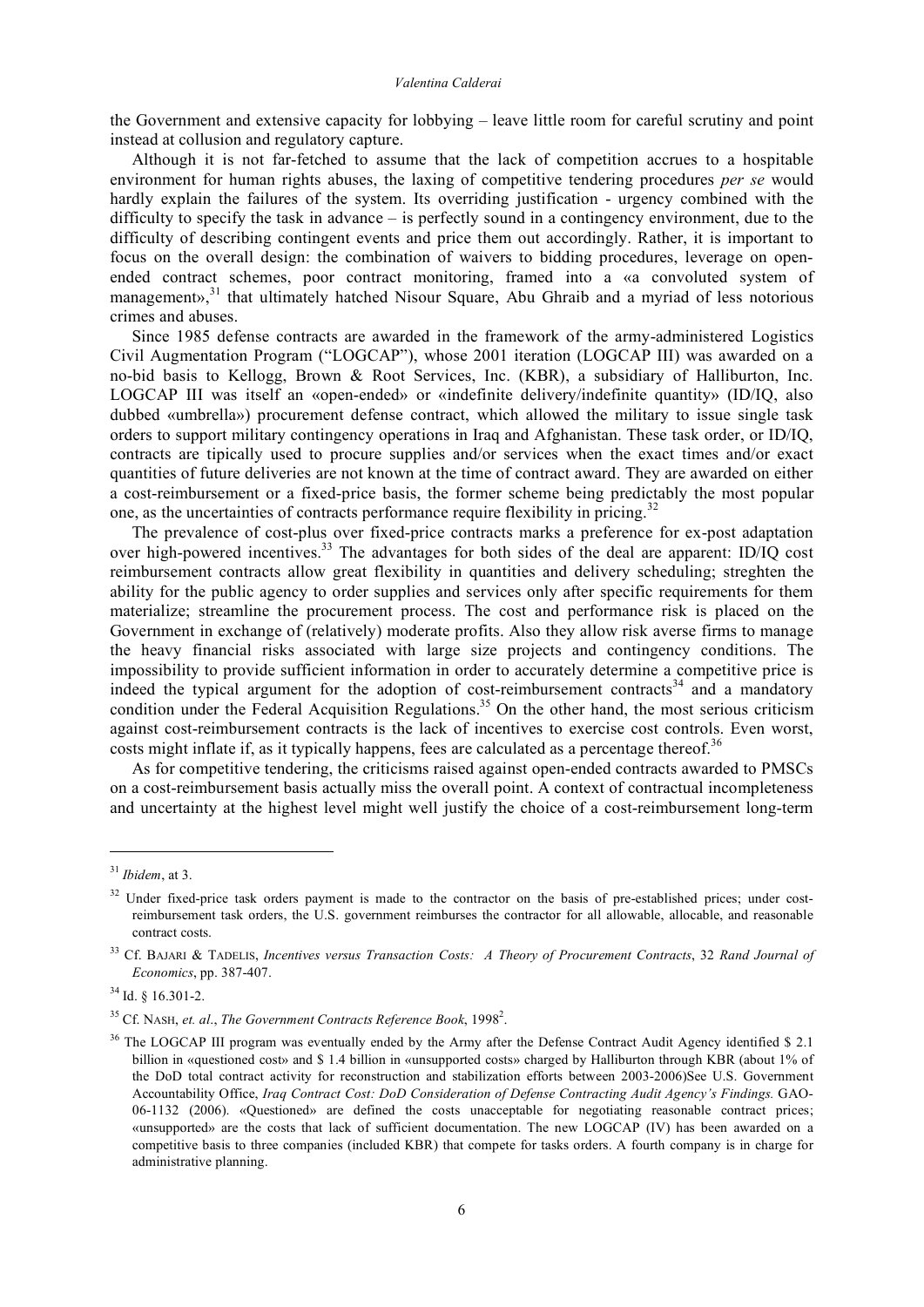contract scheme. From the point of view of promoting human rights protection this solution might even turn out to be superior to its fixed-price alternative, that might lead firms to curtail the investments in security. However, cost-reimbursement schemes must rely on a powerful system of monitoring since they are a hospitable environment to agency problems. Long-term contracts in particular require the principal to strictly monitor its agent's performance, since situations of nonperformance are difficult to verify ex post, all the more in a wartime environment. Moreover, in the context of public procurement the levels of control are doubled, since the obligation to preserve political responsibility for the outcomes greatly accrues to the quest for controls also *internal* to the public administration.

To address the first problem (agency relationship) federal procurement statutes and regulations rely upon «contracting officers». A contracting officer is «a person with the authority to enter into, administer, and/or terminate contracts»,<sup>37</sup> who is also «responsible for ensuring performance of all necessary actions for effective contracting, ensuring compliance with the terms of the contracts and safeguarding the interests of the U.S. in its contractual relationships».<sup>38</sup> In the years of the race to privatisation the acquisition workforce was dramatically reduced.<sup>39</sup> Again, this is hardly a peculiarity of defense public procurement, although in this case a shrinked acquisition force had to face a post-9/11 expansion of federal procurement unheard of in other sectors.

The second problem (internal political accountability) is addressed by federal legislation by severing programmatic authority from procurement authority: agencies must rely upon contracting officers to keep procurement within the limits of established political and financial constraints.  $40$ Unfortunately, the system is undermined by interagency procurement, a practice originally meant to allow the agencies to take advantage of mutual expertise that over time has evolved into a system to circumvent legislative restrictions to the employment of funds. As the end of the fiscal year approaches, agencies «park» their funds issuing open-ended orders that do not answer to effective needs nor state specific requirements. <sup>41</sup> To save time and administrative effort, other agencies place their orders against the open-ended contracts awarded by another agency. It certainly does not help that interagency procurement works like a business, on a fee-for-service basis, turning the public service mission upside-down, as the emphasis is placed more on customer satisfaction and revenues generation than on compliance with contracting policy and procedures. A report from the Department of the Interior pointed at «the inherent conflict in a fee-for-service operation, where procurement personnel in the eagerness to enhance organization revenues have found shortcuts to Federal procurement procedures and procured services for clients whose own agencies might not do so ».<sup>42</sup>

The result was a breakdown of the contract administration system, which eventually involved major human rights violations.<sup>43</sup> This point is illustrated by the contract between the Department of Defense ("DoD") and CACI Intern. Inc., whose contractors, together with military personnel, were accused of abuses against the prisoners at Abu Ghraib. The acquisition procedure in this case is a compendium of all the missteps that have been seen so far. To procure interrogation services quickly, the DoD relied on an Interior contracting office that awards and administers contracts for other agencies on a fee-for-service basis. This latter placed the task orders against a blank purchase agreement for information technology services that CACI had in place with the General Services Administration (GSA) since 2000. In 2003, over an 8-month period, the Interior contracting office issued 11 task orders, valued at over \$ 66 million, to CACI on behalf of the DoD. Of the 11 orders, 6

<sup>37</sup> 48 CFR § 2.101

<sup>38</sup> Id. § 1.602-2

<sup>&</sup>lt;sup>39</sup> SCHOONER AND GREENSPAHN, supra n. 25, at pp. 14-16.

<sup>40</sup> 48 CFR § 1.6.

<sup>41</sup> SCHOONER (2005), *supra* n. 25, at p. 18.

<sup>&</sup>lt;sup>42</sup> Memorandum from Earl Devaney, Inspector Gen., Dep't of Interior, to Assistant Sec'y for Pol'y, Mgmt. & Budget (July 16, 2004) http://www.oig.doi.gov/upload/CACI%20LETTER3.pdf, at p. 3.

<sup>43</sup> See U.S. Government Accountability Office, *Interagency Contracting: Problems with DoD's and Interiors's Orders to Support Military Operations*, GAO-25-201, p. 7 ff.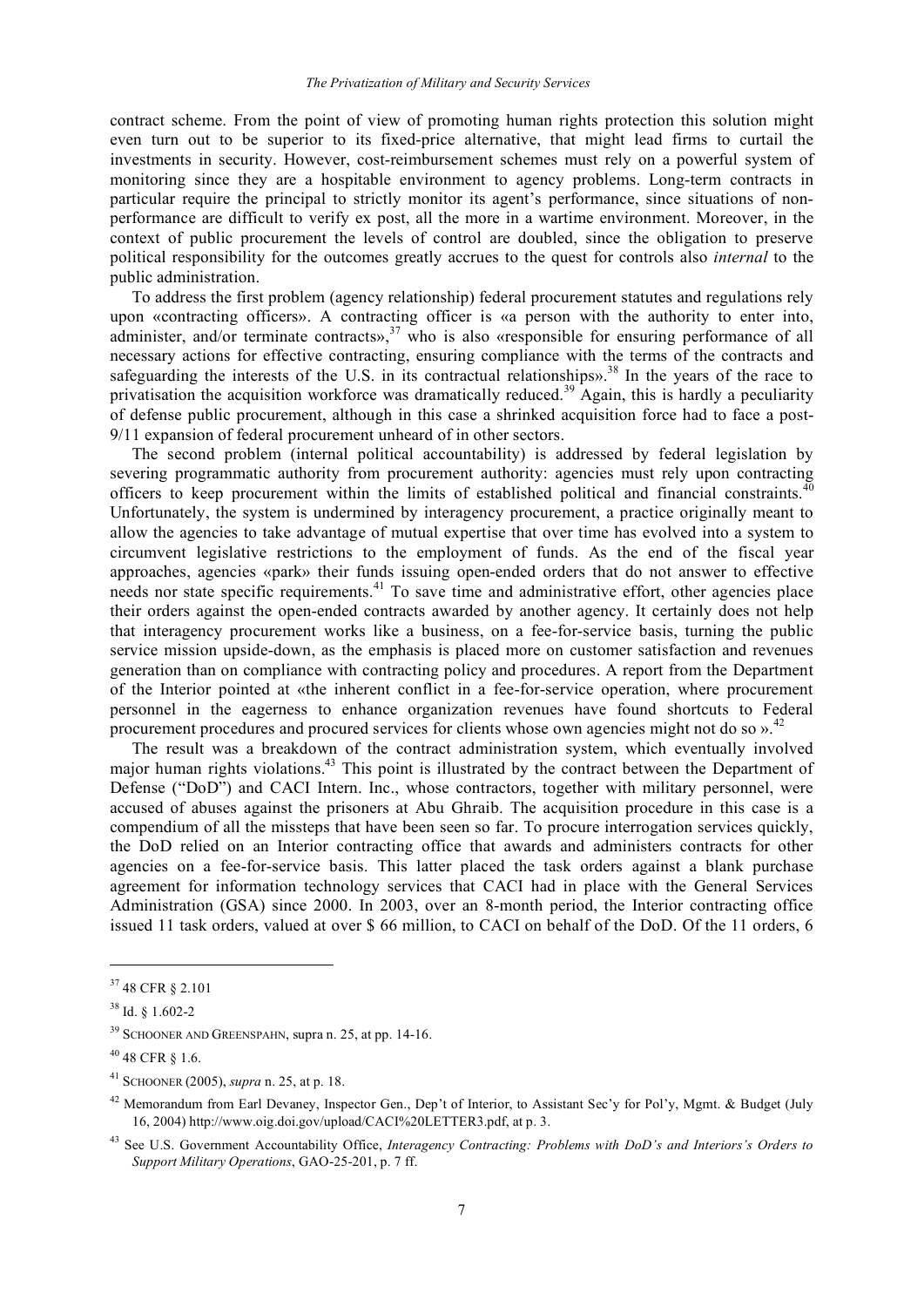were for interrogation, screening, and other intelligence-related services, 5 for logistics support services. Each task order fills a three-pages standard form with administrative information (data concerning the contractor, identity of the contracting officer, billing instructions) and the amount of price. As for the crucial statement of work – «the portion of a contract that describes the actual work to be done» and « serves as a baseline against which progress and subsequent contractual changes are measured during contract performance»<sup>44</sup> - it laconically reads: «the contractor will provide interrogation support cells […] to assist, supervise, coordinate, and monitor all aspects of interrogation activities, in order to provide timely and actionable intelligence to the commander». The *statements* did not require any specific training either for the use of force, notwithstanding a 2005 DoD instruction,<sup>45</sup> or for interrogation techniques and policies;<sup>46</sup> did not provide for performance standards or monitoring methods; needless to say, did not mandate compliance with human rights or international humanitarian law concerning the treatment of prisoners, such as the Torture Convention or the Geneva Conventions.

The Interior Inspector General and the General Services Administration ("GSA") subsequently found that 10 of the 11 orders were out of the scope of the information technology contract. Following the disclosure of the prisoner abuse at Abu Ghraib and the implication of contractor employees in the abuse, questions arose about how DoD used Interior to acquire interrogators and screeners on an information technology contract and, more generally, about the integrity of the federal procurement process.

To sum up, the contracts between the DoD and CACI Inc. eventually resulted in: orders for services beyond the scope of the underlying contract, in violation of competition rules; abuses in the interagency contracting procedure; not complying with ordering procedures meant to ensure best value for the government; inadequate monitoring of contractor performance.

The flaws in the public procurement system mirror in the most hideous violations of human rights perpetrated by contractors. Yet, the breakdown of the acquisition system is not the ultimate responsible of the abuses. Although proper contract management and supervision might have significantly reduced the room for violations, public procurement regulations are focused on the costeffective performance of federal policies and programs, from which human rights concerns are totally removed. From the hiring state's perspective human rights legislation is a cost, not a normative standard to review contractors' compliance. The same holds for liability in tort. As the Columbia District Federal Appeal Court unabashedly makes clear, dismissing an action brought against the companies involved in the interrogations at Abu Ghraib, «the costs of imposing tort liability on government contractors [would be] passed through to the American taxpayer».<sup>47</sup>

## **The Nature of the Military Firm**

The insulation of public procurement regulation from human rights concerns takes on a particular meaning whenever the acquisition involves «uniquely federal interests».<sup>48</sup> These contracts are government contracts. If we could set aside for a moment their intimate relation to sovereignty and contingency environments, they would not seem to be any different from the contracts outsourcing other governmental functions. Accordingly, we would expect them to look like «ordinary» public procurement contracts. In other words, we would expect to find an extensive use of standard terms to regulate this critical market: clauses granting the public party flexibility in the definition of the tasks to

<sup>44</sup> NASH ET AL., *supra* n. 33, at p. 492.

<sup>45</sup> Department of Defense Instruction, No. 3020.41, § 6.1 (Oct. 3, 2005).

<sup>46</sup> As a result 35% of CACI contractors were found without «formal training in military interrogation policies and techniques». Cf. DEP'T OF THE ARMY, INSPECTOR GEN., DETAINEE OPERATIONS INSPECTION 87-89(2004): http://www4.army.mil/ocpa/reports/ArmyIGDetaineeAbuse/DAIG%20Detainee%20Operations%20Inspection%20Repor t.pdf.

<sup>47</sup> Court of Appeals of the District of Columbia, *Saleh et al v. Titan Corp supra*, n. 3.

<sup>48</sup> *Boyle v. United Technologies Corp*., 487 U.S. 500 (1988).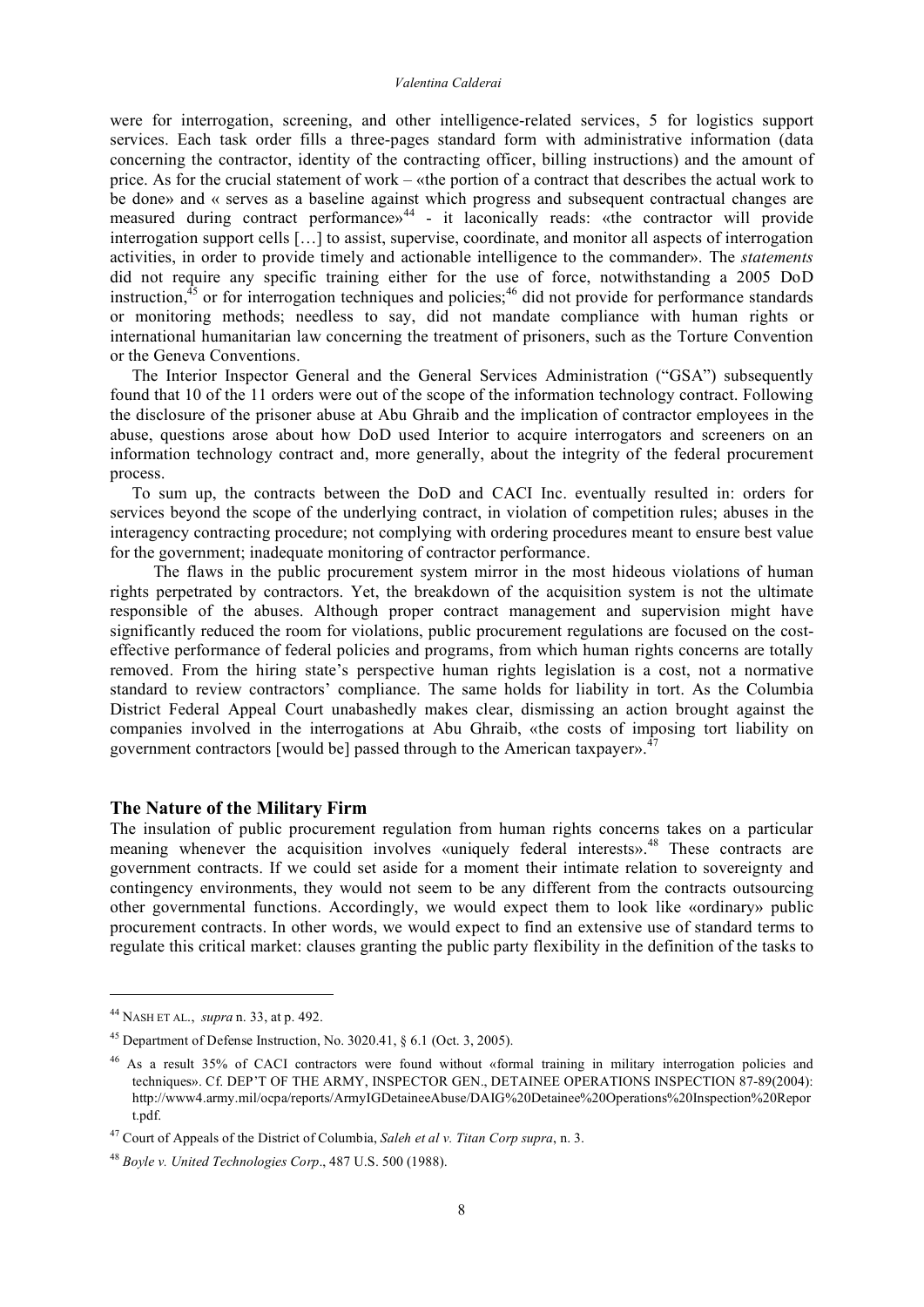be performed and discretion in monitoring and directing the contractors' performance; a power of unilateral variation supplemented *either* by a price variation mechanism, to induce cooperation, *or* by a bilateral governance mechanism in charge for resolving disputes about price, when the contract is of the time & materials type (fixed price); quality standards (defined in input or output terms). Finally, considering the dire impact of PMSCs activities on civil populations, we would expect clauses requiring compliance with fundamental rights assessed at national and international level;<sup>49</sup> adopting performance standards concerning security, training and self-monitoring; imposing third-party insurance, like those provided in domestic contracts for the management of prisons.  $50$ 

These expectations must be disappointed. As shown by the previous section, the «privatisation» of military sovereign services in Iraq do not even remotely approximate the «ordinary» public procurement template. In what follows this puzzling exception is explained as a function of the growing integration of the PMSCs into the chain of command. To illustrate this point I will (i) use a transaction cost framework to analyze the relation between the Army and PMSCs; (ii) compare this relation with a different kind of transactional arrangement between a sovereign entity and a PMSC: the (in)famous case of the contract between the Sandline Executive and the New Papua Government.

Through the post-Cold War period until the second Iraq war, the public opinion in western countries had been growing accustomed to consider the outsourcing of national security tasks as an ordinary public procurement issue,<sup>51</sup> driven by the broader trend to privatization, the downsizing of national armed forces, the proliferation of intrastate conflicts that NATO countries were neither prepared nor willing to fight - but could not ignore either. In that context PMSCs provided for an alternative to military intervention in trouble spots, where primary national interests were not immediately at stake; flanked national armies in logistic support and peacekeeping operations; occasionally acted as their more or less concealed proxies, enabling Governments to bypass national legislation or U.N. embargos against the deployment of troops.<sup>52</sup> This division of labour did not challenge the mainstream economics conventional view, according to which everything is fine with military outsourcing as far as it allows defense budget cuts and do not encroach upon national armies' «essential core of activity». 53

This scenario has changed abruptly after Sept. 11 attacks. According to the Congressional Budget Office «since September 2001, the Congress has appropriated \$ 602 billion for military operations and other activities related to Iraq, Afghanistan, and the war on terrorism».<sup>54</sup> The DoD performed the lion's share in the largest increase in the hidden workforce of contractors since the end of the Cold War: «between 2002 and 2005, the number of Defense contract employees jumped from 3.4 million to 5.2 million, with a mix of jobs in both "hard contracts" for material and "soft contracts" for

<sup>&</sup>lt;sup>49</sup> For a systematic review of the general international legislation concerning human rights affected by PMSCs see: FRANCIONI and LENZERINI, *The Role of Human Rights in the Regulation of Private Military and Security Companies, General Report – Universal and Regional System: Latin-America, Africa and Asia*, EUI WP, AEL 2009/16, available at: www.eui.eu.

<sup>50</sup> Under Federal Acquisition Regulations, part. 52-228.7, *Insurance. Liability to Third Persons*, third party liability insurance is available limited to cost-reimbursement type contracts and «subject to the availability of appropriated funds at the time a contingency occurs».

<sup>51</sup> HARTLEY, *The Economics of Military Outsourcing*, DEFENCE STUDIES, vol. 4, n. 2 (2004), 199-206, at 203.

<sup>52</sup> See MILLIARD, *Overcoming Post-Colonial Myopia: A Call to Recognize and Regulate Private Military Companies*, 176 MIL. L. REV. 1 (2003); AVANT, *Think Again: Mercenaries*, FOREIGN POLICY, July/August 2004

 $53$  HARTLEY, at n. 16. Unfortunately, because this is not a statement of fact, but a normative judgement, the very notion of what it is an army's «essential core of activity» - like its companion: «inherently governmental act» - varies over time. This is not to say, however, that *anything goes* with the outsourcing of military services, as long as it is economically convenient. Quite to the contrary, this is an issue of paramount constitutional importance that cannot be resolved on the basis of purely economic criteria. *See* also 48 C.F.R. 7.503, listing as «inherently governmental», among other things, the command of military forces, the conduct of foreign relations and the determination of foreign policy, and the direction and control of intelligence and counter-intelligence operations.

<sup>54</sup> Congressional Budget Office, *Estimated Costs of U.S. Operations in Iraq and Afghanistan and of Other Activities Related to the War on Terrorism: Hearing Before the H. Comm. on the Budget*, 110th Cong. (2007), available at http://www.cbo.gov/ftpdocs/84xx/doc8497/07-30-WarCosts\_Testimony.pdf)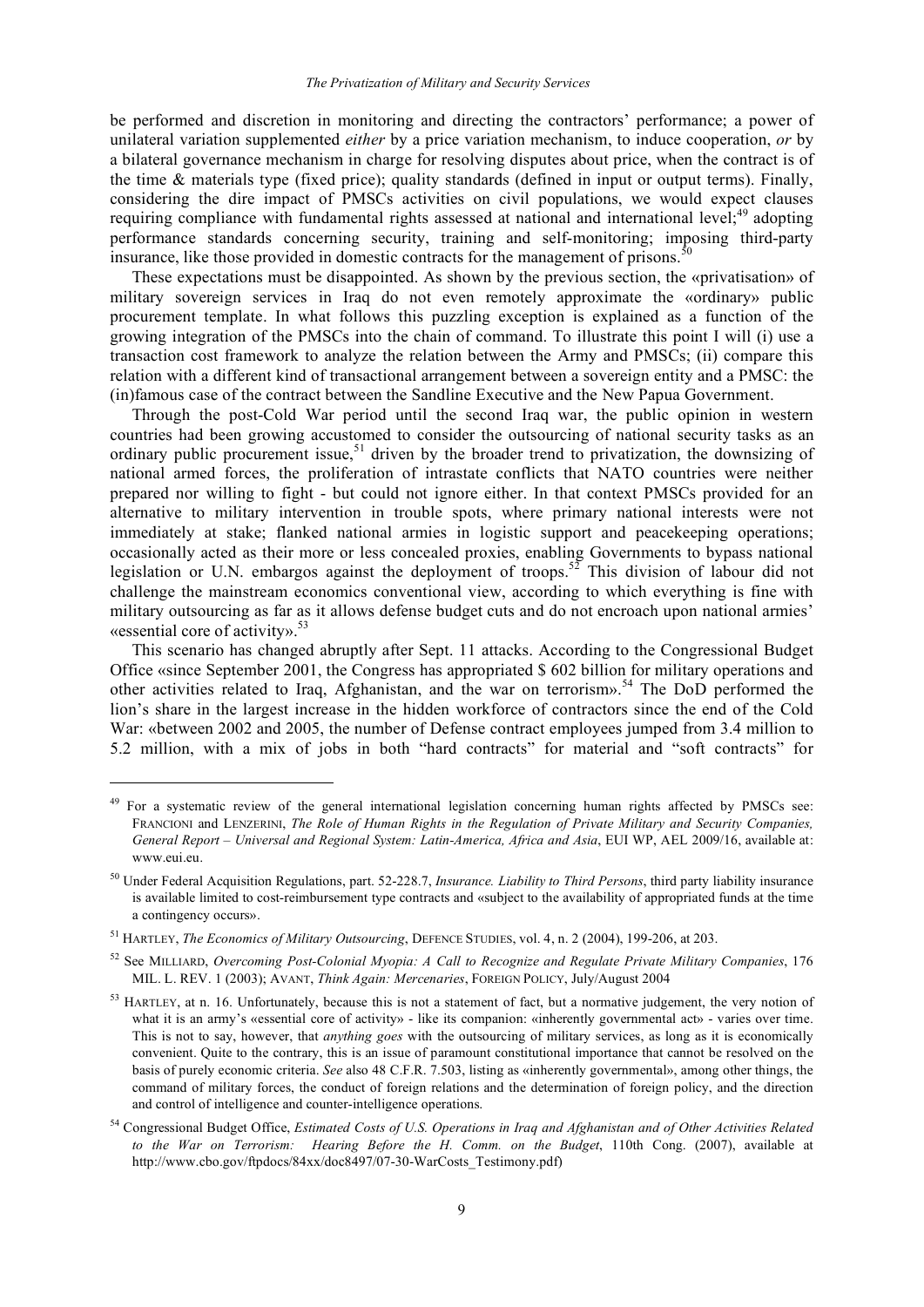#### *Valentina Calderai*

services».<sup>55</sup> The ratio of U.S. military troops to security contractors escalated from 50:1 to 10:1 from the first to the second Iraq war.<sup>56</sup> By the end of 2008 more than 190.000 private contractors worked in Iraq. Those directly involved in military and security tasks are calculated in about 40.000.<sup>57</sup>

The more the U.S. Army relies upon private contractors, the more the «essential core of activity» frontier is pushed outward. In the age of the «war on terror» – according to an official document of the Army - it includes «offense, defense, stability, and support within *all types of military actions from small-scale contingencies to major theater of wars*» (emphasis added). <sup>58</sup> The scope and quality of this reliance generate a bilateral expectation of continuity. Particularly when high technology or intelligence services are involved, such as providing and operating sophisticated weapons systems, continuity becomes of essence for both partners, since the resources employed by the private sector cannot be redeployed to alternative uses without substantive losses of productive value<sup>59</sup> and, conversely, the defence looks strategically at the private sector, as an integral part of the military force. As a consequence, highly specific and continuous transactions prevail upon (equally specific, but) occasional transactions.

As if moving in parallel, the governance architecture is also shifting from relational, long-term contracting towards a kind of quasi-integrated organization, along the wide spectrum of «hybrid» structures, combining market and hierarchy attributes<sup>60</sup>. The governance of the relation between the Department of Defense and its private sector military providers in Iraq is indeed a blend of highpowered incentives, typical of market transactions, with administrative controls and enforcement strategies veering towards vertical integration.

Once again, the infelicitous Appeal judgement in *Saleh vs Titan* provides a unique testimony of the issues at stake. The firms had filed for summary judgment, contending that the claims in torts against them should be preempted as claims against civilian contractors providing services to the military in a combat context.<sup>61</sup> The district judge forged a test according to which the preemption defence stands only where contract employees are «under the direct command and exclusive operational control of the military chain of command».<sup>62</sup> The Appeal Court endorsed this strategy: «We think that the district judge properly focused *on the chain of command and the degree of integration* that, in fact, existed between the military and both contractors' employees *rather than the contract terms*»; and further: «there is no dispute that [the contract employees] were in fact integrated and performing a common

<sup>55</sup> LIGHT, *The New True Size of the Government,* «Twenty years after the Reagan administration's defense build-up, the true size of government had come full circle. By 2005, the post-cold war peace dividend was completely gone. Like 1984, most of the contract-generated jobs were at Defense, where the war on terrorism had replaced the cold war. But unlike 1984, there is no sign that the growth trends will abate anytime soon. Although expenditures for the war in Iraq will eventually decline, the war on terrorism will continue to exert pressure for growth far into the future.

<sup>56</sup> AVANT, *The Privatization of Security and Change in the Control of Force*, INTERNATIONAL STUDIES PERSPECTIVES (2004) 5, 153-157. But see: ISENBERG, *A government in search of cover: the escalation in the military and security outsourcing was planned independently of Iraq's invasion.*

<sup>57</sup> Elsea et al. 2009

<sup>58</sup> See Department of the Army, Field Manual 3-100.21, *Contractors on the Battlefield* (Washington: Headquarters Department of the Army, January 2003), http://www.afsc.army.mil/gc/fil es/fm3\_100x21.pdf, 1-1: «When considering contractor support - reads the Army manual dedicated to *Contractors on the battlefield -* it should be understood that it is more than just logistics; it spans the spectrum of combat support (CS) and combat service support (CSS) functions. Contracted support often includes traditional goods and services support, but may include interpreter, communications, infrastructure, and other non-logistic-related support. It also has applicability to the full range of Army operations, to include offense, defense, stability, and support within all types of military actions from small-scale contingencies to major theater of wars».

<sup>59</sup> MCDONOUGH, *The Industrial Structure of National Defence and Transaction Costs*, DEFENCE AND PEACE ECONOMICS 16 (2005) pp. 245 –262; FREDLAND, 2004, supra at n. 14.

<sup>60</sup> See WILLIAMSON, 1999; 2005, supra at n. 18; MENARD, *The Economics of Hybrid Organisation*, *Journal of Institutional and Theoretical Economics*, 2004, pp. 345-376.

 $61$  On the government contractors' defense: supra n. 3 and accompanying test.

<sup>62</sup> *Ibrahim v. Titan Corp*., 556 F. Supp. 2d 1, 5 (D.D.C. 2007).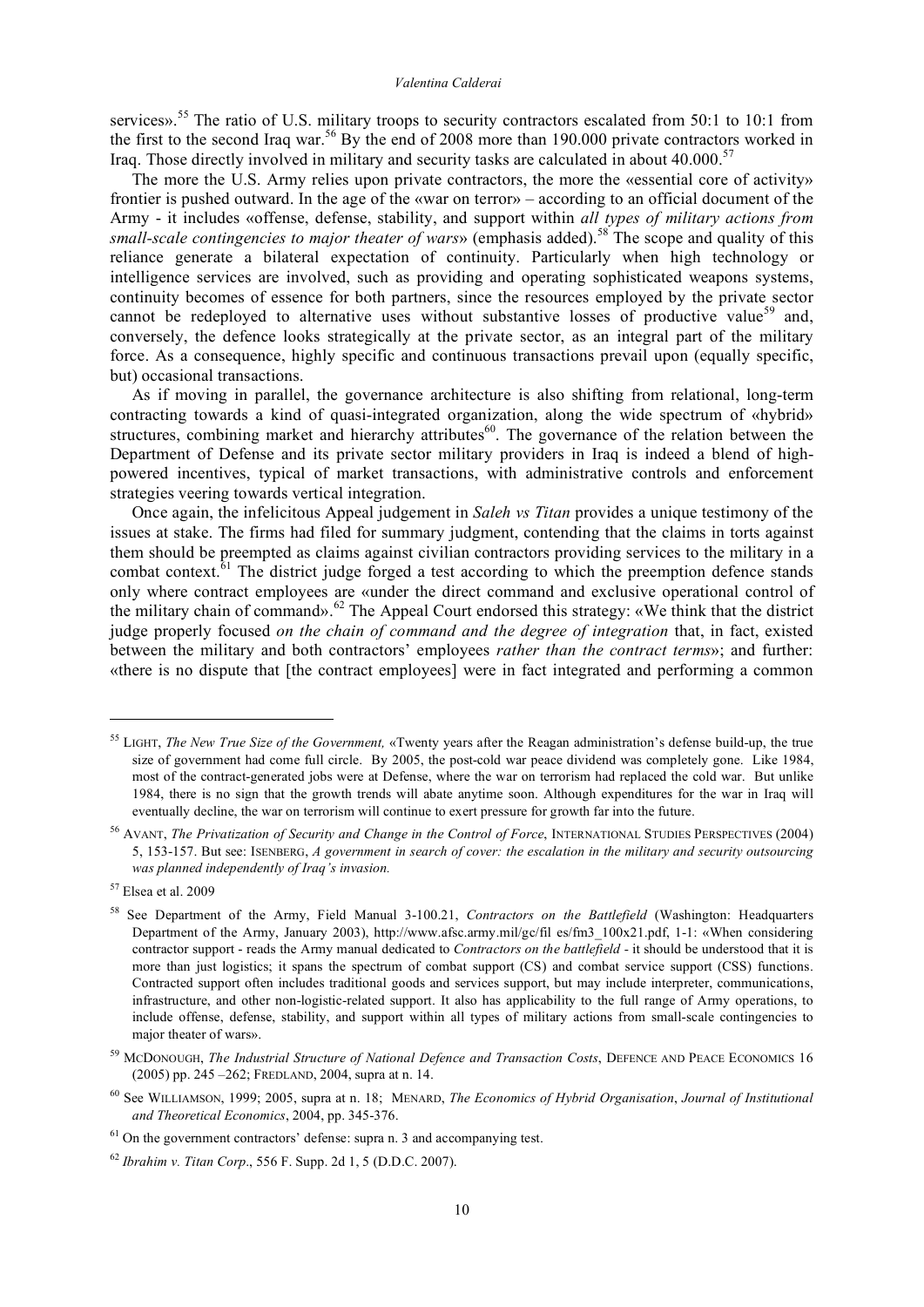mission with the military under ultimate military command».<sup>63</sup> Had the Appeal Court applied this test to the Alien Tort Act claim, it could have not contend, as it did, that the conduct of contractors is irrelevant under international law. 64

The reverse relationship between a hierarchical, ongoing transaction and the force of contract terms purported by both relational contract and transaction cost economics scholarships could have not been more clearly assessed: *the stronger the relation between the parties, the weaker the contract*. <sup>65</sup> This also explains the otherwise puzzling incompleteness of these long term contractual relationships. Suppose an unanticipated event requires a PMSC an effort that differ in kind or quality from that provided by the contractual statement of work. Plainly, it would be idle to insist on contract terms. Rather, the parties shall have to work out themselves the solution and appeal to the hierarchy principle if accommodation is not found.

What is known of the enforcement regime of PMSCs contracts with the U.S. Government fits this conclusion. These contracts are not meant for litigation, either before a state court or an arbitral panel. While criminal and tort actions against PMSCs and/or their employees are occasionally filed by the Government,<sup>66</sup> there are no actions for breach of contract, in spite of an ever-growing list of contractual breaches. When the DoD prematurely terminated the contract with KBR, upon allegations of «questioned» and «unsopported» costs, <sup>67</sup> neither the company nor the government took action before a Court (eventually KBR's self-restraint has been rewarded, since it is one of the winner of LOGCAP IV). Not even after the termination of the contracts with CACI Int. Inc. after the facts at Abu Ghraib the administration filed an action based on the contracts. In absence of judicial or arbitral enforcement, the contract law of this particular hybrid organization results from a blend of termination, reputational sanctions and forbearance, «the implicit contract law of internal organization»:<sup>68</sup> internal disputes will be resolved by fiat, rather than submitted to external review. Indeed, to open the relation between the military and PMSCs to judicial review would undermine military hierarchy.

Before considering the regulatory implications of dealing with a highly integrated hybrid structure, I would pause for a moment to consider its characteristics, as it were *e contrario*, by comparison with the Sandline vs New Papua Government case.<sup>69</sup> In 1997 the Government of Papua-New Guinea hired a major military company, Sandline Int.,<sup>70</sup> to get rid of the Bouganville Revolutionary Army ("BRA"), an internal guerrilla force. The lenght of the contract was established in three months or achievement of the primary objective of «rendering the BRA militarily ineffective». This latter was delimited as follows: «The achievement of the primary objective cannot be deemed to be a performance measure for the sake of this agreement if it can be demonstrated that for valid reasons it cannot be achieved within the timescale and with the level of contracted resources provided». When the news spread over that the Government had hired Sandline there was an uprising in the army supported by the population, leading the Government to premature termination. Papua-New Guinea was eventually

<sup>63</sup> Supra, n. 3, at 7.

 $64$  Supra, n. 3, at 5.

<sup>65</sup> See MACNEIL, *The Many Futures of Contracts*, 47 *South. Cal. L. Rev.* 691 (1974); ID. *The New Social Contract*, 1979 Rosenthal Lectures, New Haven and London, 1980; ID., *Contracts: Adjustment of Long-Term Economic Relations under Neoclassical, and Relational Contract Law*, 72 Nw. U. L. Rev. 854 (1978), at p. 901, describing how the progressively increasing in «duration and complexity» of contract has results in enforcement processes of a thoroughly transactionspecific, ongoing administrative kind.

<sup>66</sup> Custer Battles was ordered to pay \$10 million in damages and fines for civil fraud for services in Iraq

<sup>67</sup> *Supra*, Sect. 3, n. 36 and accompanying text.

<sup>68</sup> See WILLIAMSON, 1991; 2005, *supra* at n. 25.

<sup>69</sup> FREDLAND 2004; MCCORMACK, *The Sandline Affair: Papua New Guinea Resorts to Mercenarism to End the Bougainville Conflict*, 1 *Yearbook of International Humanitarian Law*, pp. 292-300 (1998); ID., *Australian Repost on National Legislation and Dudicial Practice*, PRIV-WAR REPORT, 2009, available at http://www.priv-war.eu.

 $70$  The company was later dismantled only to reappear under the new corporate clothes of Aegis Defense services ltd, actually in charge of the coordination of the movement of all DOD, Department of State, and other participating PSCs throughout Iraq.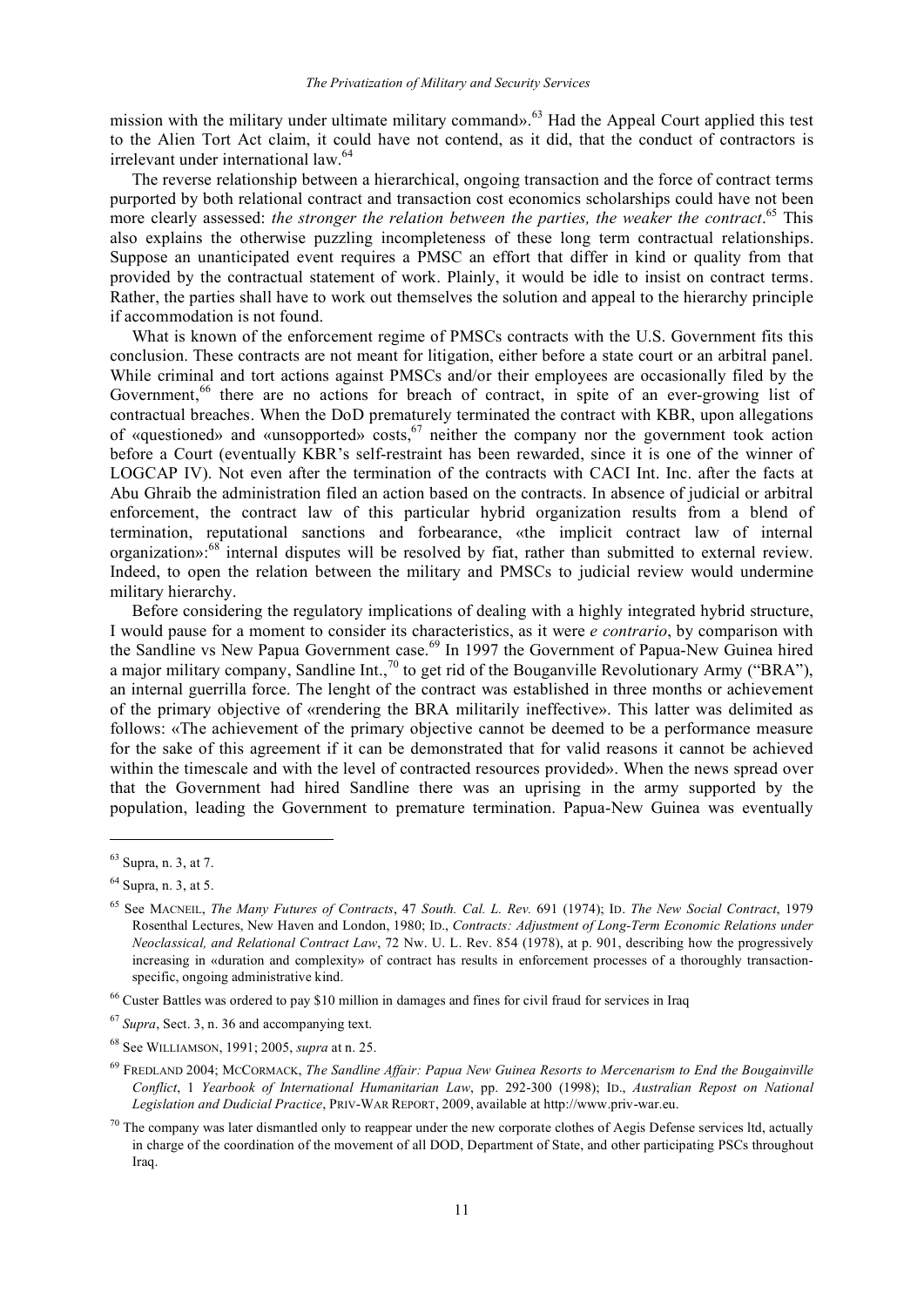#### *Valentina Calderai*

condemned for breach of contract by an arbitral panel; on appeal the Supreme Court on Queensland declined its competence, after which the government negotiated a settlement for U.S. \$ 18.000.000.

The clause nicely epitomized a critical attribute of the transaction: contractual incompleteness, due to lack of information combined with asset specificity (human capital, weaponry etc.). More importantly, it also reflected the way *this* particular contract was incomplete. Due to the difficulty to verify the «valid reasons» preventing the contractor from achieving the «primary objective», and the vagueness in which both reasons and objective were expressed, this contract term was clearly a second-best solution compared to the use of a proxy for the required behaviour, such as a stricter definition of the minimum objectives, indication of minimum inputs, etc. This points in turn at the hazard the contract did not manage: the condition of bilateral dependency, which in the case of a weak state contracting with a major transnational military corporation was obviously asymmetric.

Still, there is more to the picture than «ordinary» bilateral dependency when contracts are terminated by the government under the pressure of a popular upheaval. Situations of uncertainty, requiring adaptive, sequential decision-making are difficult since they impose a continuous effort of cooperation upon the parties. When one of the partners is a State, and the transaction is «endowed with indefeasible authority»,<sup>71</sup> they may become prohibitive. This is by no means only a problem of weak or failed states. A 2007 report of the U.S. Government Accountability Office lucidly acknowledges in very broad terms the relation existing between the degree of involvement of private actors in the discharge of «inherently governmental functions» and the level of risk: «The closer contractor services come to supporting inherently governmental functions, the greater the risk of their influencing the government's control over and accountability for decisions that may be based, in part, on contractor work. This may result in decisions that are not in the best interest of the government, and may increase vulnerability to waste, fraud, or abuse». $72$ 

In a seminal article on the comparative performances of public and private burocracies in managing sovereign transactions, Oliver Williamson labelled this particular category of risks «probity hazards», defined as multidimensional «loyalty and rectitude» in the discharge of transactions that rest upon the use of delicate information and require a continuous effort of coordinated adaptation to unanticipated disturbances.<sup>73</sup> The first attribute (access to strategic information) points at the potentially calamitous consequences of contractual incompleteness. No government can afford the risk of contractual holdups and permanent renegotiation,  $74$  not to mention of leakages, whose social costs could not be made up for by any remedy whatsoever among those offered by «traditional» contract law. The second attribute (permanent need for coordination) highlights the overarching issue raised by the privatisation of sovereign functions, i.e., the problem of determining «which mode of governance is best suited to effect adaptation and restore efficiency» and deserves thorough consideration.<sup>75</sup>

Compared to the Sandline-New Papua affair, the governance structure of the transactions between the U.S. superpower and its private military providers stands at the opposite pole of the hybrids spectrum: a cost-reimbursement long term contract in the context of a quasi-integrated organization, as opposed to an occasional relationship framed by a fixed-price contract enforceable by arbitration. As for the capacity to relieve the hazards of probity, the former overtly outperforms the latter: the integration of a PMSC into the chain of command, and the downgrading of the contractual relationship it entails, are precisely the attempt to manage the continuous adaptation effort required by performance in a contingency environment without putting the mission at risk.

However, a quasi-integrated organization might still turn out to be inferior to straightforward inhouse provision, in consideration of the high costs of the governance apparatus needed to protect strategic governmental interests from the conflict of interests latent in the privatisation of sovereign

<sup>71</sup> WILSON, *Burocracy*, New York, 1989, quoted by WILLIAMSON, 1999, supra at n. 18, at p. 321.

<sup>72</sup> GAO, *Improved Assessment and Oversight Needed to Manage Risk of Contracting for Selected Services*, Sept. 2007, available at: http://www.gao.gov, at p. 6.

<sup>73</sup> WILLIAMSON, supra at n. 18, p. 322. See also: FREDLAND, 2004; BAUM-MCGAHAN, 2009, *supra* at n. 18.

<sup>74</sup> This perspective is underlined by the contractual incompleteness literature: see HART et al., *supra*, at n. 20.

<sup>75</sup> WILLIAMSON, 1999, supra at n. 18, p. 333.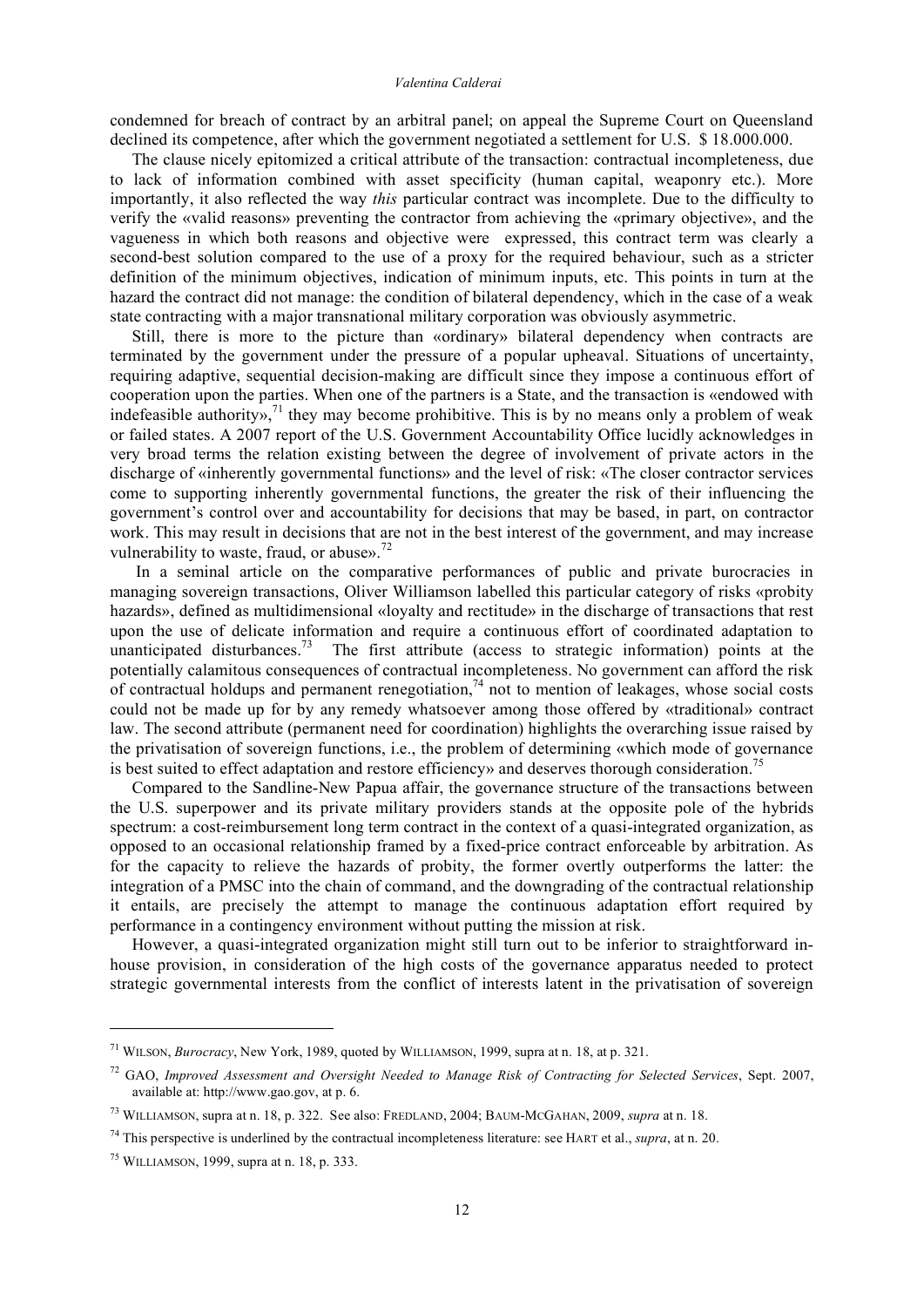functions.<sup>76</sup> From this point of view, the whole Iraq reconstruction and stabilization effort may be seen as a huge experiment aimed at emending, by trial an error, the shortcomes of a public procurement system operating in long-term contingency conditions.<sup>77</sup>

Most importantly, not all the issues raised by the commodification of military services may be resolved through contract monitoring. Even if the costs of setting up and implement an efficient system of contract management were outweighted by the net gains resulting from outsourcing, which is by no means obvious,<sup>78</sup> some costs are simply outside of the reach of public procurement administration and cost-effectiveness calculus. The probity hazard consisting in failing to comply with human rights and international humanitarian law is one of those.

Human rights violations by contractors are seldom regarded as a matter of constitutional concern, in spite of the fact that constitutional and international law obligations «to prevent and remedy human rights violation within the jurisdictional sphere of the state» concur to define the legitimate limits of the exercise of sovereign power as a «matter of governmental functions».<sup>79</sup> This difficulty mirrors in the ambiguous relationship between the U.S. government and its private contractors, illustrated by a passage in the Appeal decision in *Saleh vs Titan*, according to which PMSCs are depicted as at once private entities and subjects «performing a common mission with the military under ultimate military command», in order to grant them the immunity. <sup>80</sup> By refusing to review the violations of human rights committed by private contractors, the judiciary allowed the administration to skirt the legal and political controls on the use of military force at national<sup>81</sup> and international level.<sup>82</sup>

The conclusion should not be any different once we look at PMSCs employees as the victims, rather than the perpetrators, of human rights abuses. Here, again, the discontinuity is bewildering between a well-intentioned, if perfectible, statutory scheme and its contractual implementation on the private side of the regulatory coin.

Under the *Defense Base Act* ("DBA": 42 U.S.C. § 1651 et. seq.) in combination with the *War Hazards Compensation Act* ("WHCA": 42 U.S.C. § 1701 et. seq.) and the *Federal Acquisition Act* (FAR, §§ 28.305, 52.228-3 or 52.223-4) mandatory insurance coverage is required for contractor employees performing under government contracts and subcontracts in foreign countries.<sup>83</sup> Like the Longshore and Harbor Workers' Compensation Act (1927), whose provisions incorporates by reference and extends outside the continental U.S., the DBA was meant by the Congress as a compromise: «a compensation law through which employees are compensated for injuries occurring in the course of their employment without regard to negligence on the part of the employer or contributory negligence on the part of the employee» in return for «abolishing liability on the part of the employer except for the payment of the prescribed compensation»<sup>84</sup>. Whenever the DBA applies, its benefits «are extended through the operation of the [WHCA] […] to protect the employees against

<sup>76</sup> Cf. Congressional Budget Office, *Contractor's Support of U.S. Operations in Iraq*, *op. cit*., p.14, according to which the costs of PMSCs in Iraq «did not differ greatly form the costs of having a comparable military unit performing similar functions. During peacetime, however, the military unit would remain in the force structure and continue to accrue costs at a peacetime rate, whereas the private security contract would not have to be renewed». See also WILLIAMSON, 1999, supra n. 18, at. 338.

<sup>77</sup> See Testimony of the Inspector General, Office of the Special Inspector General for Iraq Reconstruction (SIGIR), *Oversight: Hard Lessons Learned in Iraq and Benchmarks for Future Reconstruction Efforts* Before the Subcommittee on International Organizations, Human Rights, and Oversight of the Committee on Foreign Affairs, United States House of Representatives.

<sup>78</sup> Supra at n. 76.

<sup>&</sup>lt;sup>79</sup> FRANCIONI, *The Responsibility of the PMSC's Home State for Human Rights Violations Arising from the Export of Private Military and Security Services*, EUI WP AEL 2009/18, at 2.

<sup>80</sup> Supra, n. 63 and accompanying text.

 $81$  See COCKAYNE, 2007, at n. 15; SCHOONER, 2005, at n. 25; MINOW, 2005, at n. 2005.

<sup>82</sup> HOPPE, EUI WP 2009/03.

<sup>&</sup>lt;sup>83</sup> The contracts subject to the DBA are required to provide insurance coverage for such risks and potential compensation on behalf of its employees (FAR 28.305, 52.228-3 or 52.223-4).

<sup>84</sup> S.R. REP. No. 69-973, at 16 (1926).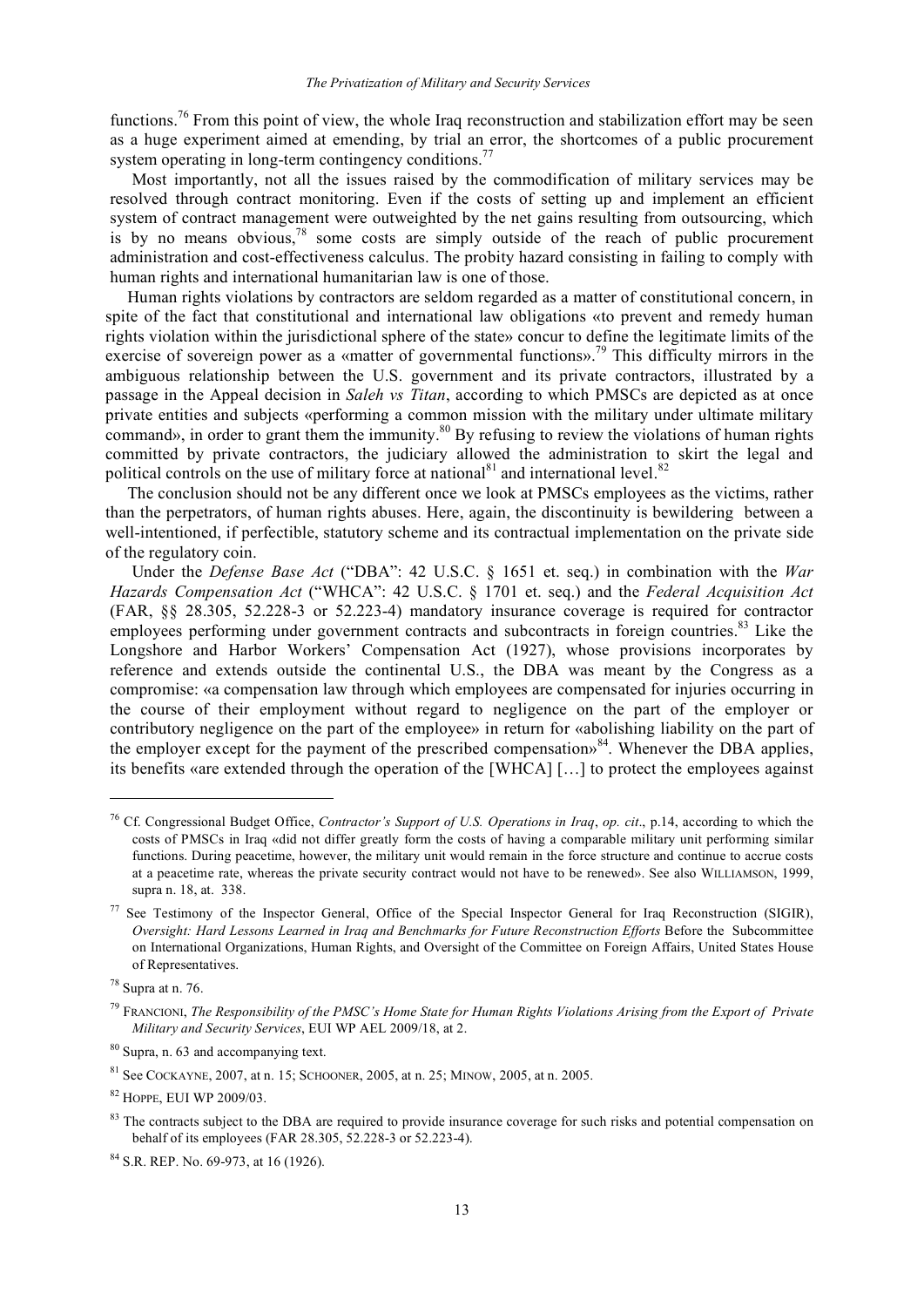the risk of war hazards (injury, death, detention)» (FAR 28.305 (c)). Under the DBA-WHCA-FAR provisions contractor personnel deployed in theaters of operations to perform «public work» may qualify for workers' compensation if *accidentally* injured, killed or missing while deployed, whereas the claims raising out either intentional or expected events are open to whatever means available under the common law. 85

In theory, the method of compulsory insurance is consistent with an approch leaded by market considerations. Once the PMSCs are deemed a desirable, indeed a *necessary* completion of the public army, the imposition of a veto upon contractual arrangements designed to shift the loss from the workers to the industry almost intuitively follows from the observation that the latter is by far the better cost avoider, as it is better informed on what the cost of accidents would be and can insure more cheaply. In practice, however, this choice rests upon the unproven belief that military and security services are not intrinsecally different from any other service exchanged on the market. In other words, it deliberately discounts the potential for the loss of control associated with the privatisation of functions instinct with a sovereign interest, the difficulty of setting up a system of management oversight and to ensure that agency officials retain control over and remain accountable for policy decisions based on PMSCs' performance and work.

It should not come as surprise, thus, that U.N. Report on the *Use of mercenaries* has found that many PMSCs registered in the U.S. do not abide by the compulsory insurance provision.<sup>86</sup> Further, and particularly when the employees are «discount soldiers», recruited among the local population or in developing countries, a «labyrinth of contractual and insurance layers» <sup>87</sup> *de facto* shifts on the employees the costs of accidents. In this case the contractors are tipically selected by a local intermediary agency on behalf of a company registered in the U.S., which in turn act as the agent of a major PMSC for hiring and training the personnel. Not less than three intermediate contractual levels, and a web of insurance policies, lay between the U.S. Government and the personnel dispatched to Iraq or Afghanistan as «independent contractors», making extremely difficult to enforce the insurance policy.<sup>88</sup> It certainly does not help, when the victim is a non-U.S. national, that the disputes arising from the contract must be settled by a U.S. court.

Even when the claimants are American citizens, on the other hand, recovery is difficult, given the massive recourse to unconscionable contract terms, such as the disclaimer of liability also for the harms caused or generated by the company, with the clear aim to bar the availability of common law remedies beyond the DBA limitation to «accidental» events.

It would be theoretically possible for the Administration to dictate stricter requirements for adequate insurance of employees and contractors; specify the allocation of responsibilities between the PMSC and subsidiary companies; define the pay and employment conditions of local and third nation contractors; clarify the respective domains of statutory remedies and common law, etc. If the central thesis of this paper is correct, however, these changes are unlikely. Seven years on the beginning of the «War on Terror», the Administration is not even able, or willing, to keep track of killed, missing or wounded contractors in Iraq and Afghanistan.<sup>89</sup> According to a rough calculus based on Department of Labor insurance claims, 1,292 contractors had been killed and 9,610 wounded as of April 2008 in Iraq and Afghanistan. With the escalation of the private branch of the military the market for DBA insurance skyrocketed: «From a somewhat small and insignificant part of the casualty insurance business line—government-wide DBA premiums paid to the top four DBA insurance carriers totaled \$18 million in 2002—it grew over twentyfold to a major market segment covering almost 200,000 prime and subcontractor employees and generating annual government-wide premiums of more than

<sup>85</sup> See the thorough analysis by the District Judge in *Fisher v Halliburton*, S.D. Tex. March 25, 2010.

<sup>&</sup>lt;sup>86</sup> UN Report of the Working Group on the use of mercenaries as a means of violating human rights and impeding the exercise of the right of people to self-determination, A/HRC/7/7, p. **21**

<sup>87</sup> *Ibidem*

<sup>&</sup>lt;sup>88</sup> UN Report of the Working Group on the use of mercenaries as a means of violating human rights and impeding the *exercise of the right of peoples to self-determination, A/HRC/7/7/Add.2 4 February 2008.*

<sup>89</sup> SCHOONER, Why Contractor Fatalities Matter, 38 Parameters, 78 ff. (2008).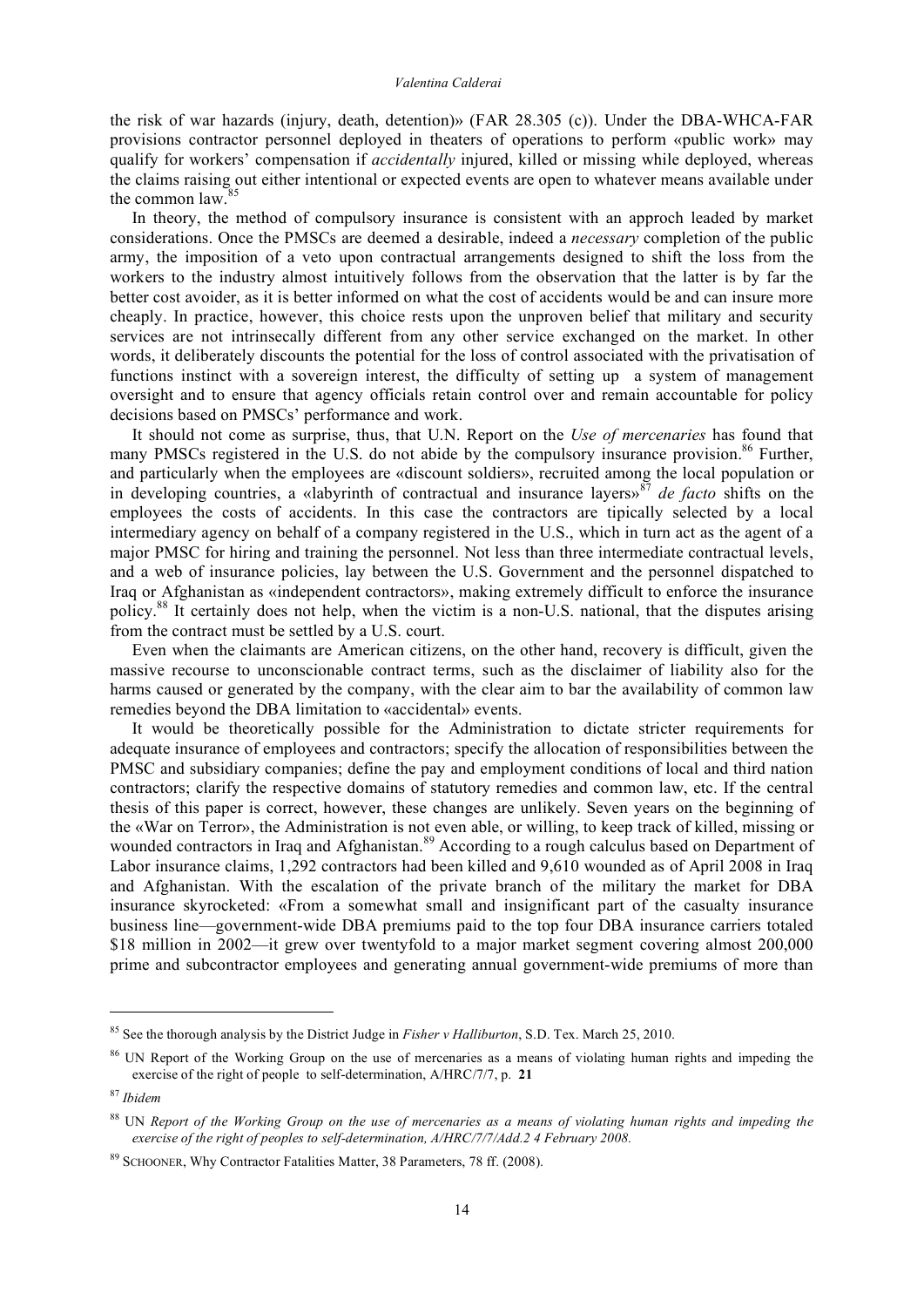\$400 million».<sup>90</sup>

The removal from the public eye of contractors' casualties goes beyond the constitutional right to a thourough information concerning the real human and economic costs of the war. It involves the division of powers between the legislature and the executive branch, as reliance upon contractors allows the Government to circumvent the power, granted by the Constitution to Congress, «[t]o raise and support Armies [. . .] [t]o provide and maintain a Navy [. . . t]o make Rules for the Government and regulation of the land and naval Forces  $\left[ \ldots \right]$ <sup>91</sup>

Plainly, the Administration is not eager to boldly enforce a regulatory scheme whose costs, directly proportional to the share of PMSCs in the performance of military operations, are ultimately passed on to the taxpayers. The veil of ignorance laid on contractors' fatalities is consistent with streghtening the discretionality of the executive branch as to the choices concerning the warfare, while perpetuing the myth of the inherent superiority of market over hierarchies. The ultimate result is the hidden shift of the cost of accidents from the industry (and American taxpayers) to the workers. *Mutatis mutandis*, the identical conclusion might be reached for a regulatory scheme based on compulsory third-party insurance.

Finally, even when the hiring state and its private security partners do not build an integrated structure, leaving some room to contract law, the mere existence of different goals *within* the hiring state implies the possibility of a trade-off when it comes to contract drafting and enforcement. A state, for example, may want to forgo a contract term concerning the monitoring of contractors' compliance with international human right law, if this is deemed to conflict with its foreign policy objectives, budgetary constraints, or internal policy considerations. Moreover, the terms negotiated *ex ante* will not necessarily be enforced *ex post*: defence procurement contracts provide a paradigmatic illustration of a transactional environment were «classical» contract law enforcement procedures (litigation and arbitration) are deranged by informal decision rules and sanctions (reputation).<sup>22</sup> Accordingly, the trade-off between accountability and efficiency will go to the detriment of the former, unless the contract drafting and enforcement are removed from the exclusive control of the contractual partners, which in turn raises the question of a governance structure, beyond the contract itself, that is needed to control the contractual relations between the hiring States and their private security providers.

## **The Limits of the Market for Force**

This paper has addressed some of the (actual) limits and (conditional) advantages of governance by contract in the public procurement of military and security services. The difficulties faced by traditional, «vertical» regulation have provided an incentive to turn to market mechanisms. Contract standardization has taken an eminent place in this strategy, as it fits the transnational character of the industry, exploits the knowledge of the upscale layer of the industry, improves the level of compliance by securing market participants' cooperation. Different proposals combine different levels of intervention (national vs transnational), contractual arrangements (single- or multi-stakeholder), types of organizations (again: single- vs multi-stakeholder).

The choice is hardly neutral. Depending on the level of the intervention and on the instrument chosen, standardization can work either as de-regulation, shifting the balance of power from sovereign entities to the industry, or responsive re-regulation, with an array of intermediate solutions.<sup>92</sup> The proposals advanced so far roughly fit into one of the following categories: (i) contract standardization imposed and enforced at national level (with the collaboration of external international and nongovernmental organisations for monitoring), $^{93}$  or (ii) in the framework of a baseline system of

<sup>90</sup> See Dpt. of Defense, *Acquisition Strategy for Defense Base Act Insurance. Report to Congress* (Seprt. 2009).

<sup>91</sup> Cf. US Constitution, article 1, section 8. See D. Avant and L. Sigelman, *What Does Private Security in Iraq Mean for US Democracy?* Paper prepared for the 2009 annNew York, NY 15-18 February, 2009.

<sup>&</sup>lt;sup>92</sup> CAFAGGI, Rethinking Private Regulation in Cafaggi, Regraming Self-Regulation in European Private Law, The Netherlands: Kluwer Axademics, 2006, pp. 3 ff..

 $93$  DICKINSON, 2006, supra at n. 14.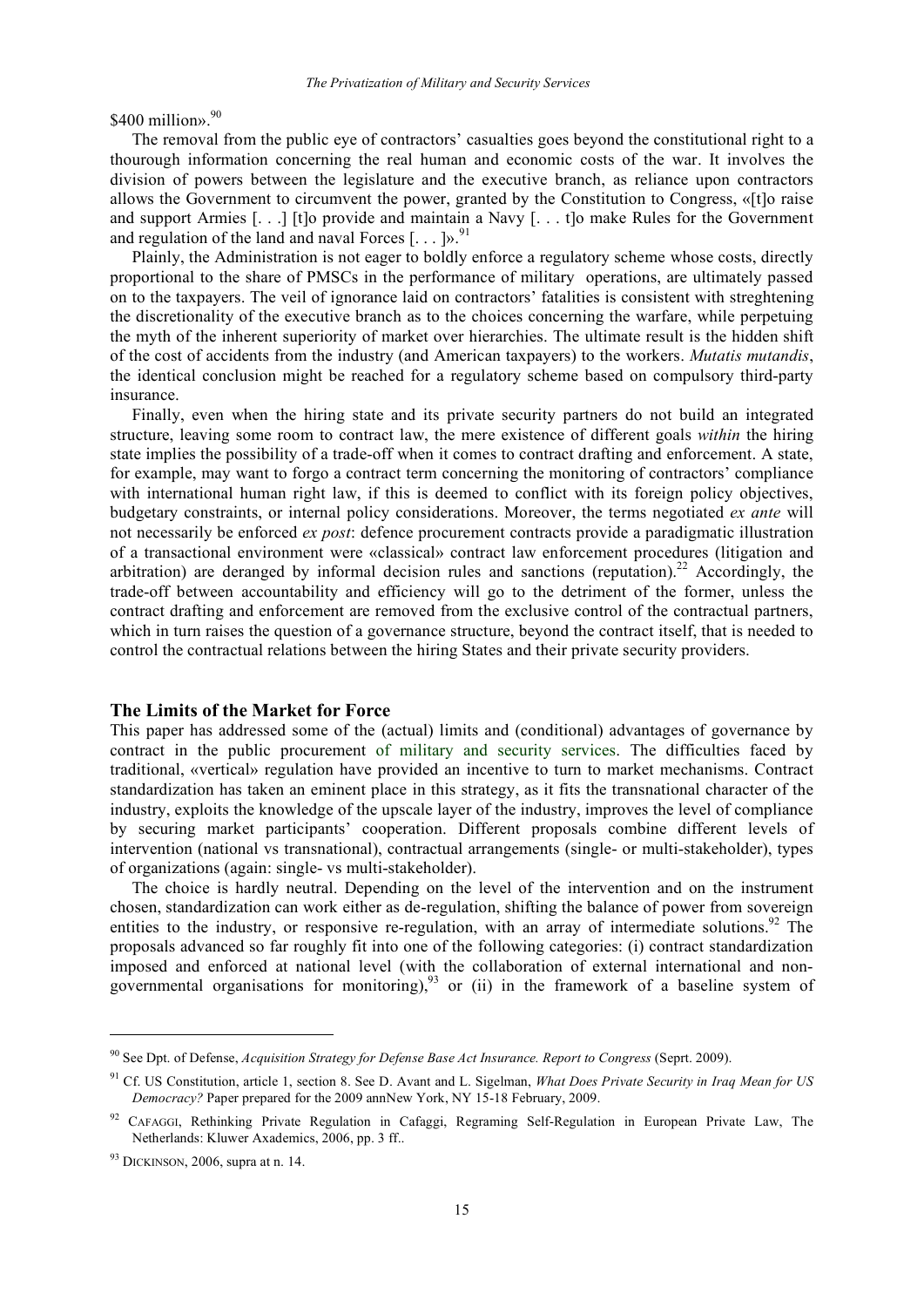international public regulation enforced at domestic level,  $94$  (iii) industry self-regulation promoted and monitored by the major trade associations (the British Association of Private Security Companies and the International Peace Operations Association) and possibly supplemented at national level by an independent authority. 95

Although each category provides useful insights on the market for military and security services, seen from an *external* point of view, as it were, they fail to consider the transactions *internal* structure: what are their key design elements and how do different types combine with different governance structures. Only after having answered these questions, it would make sense to address the issues concerning the regulatory process in charge of setting the rules: who should draft the standards (national vs transnational and public vs private regulators, or both), at which level are these to be enforced and monitored, should these processes be open to subjects different from the regulatees, and so on.

Drawing on a survey of the contracts concluded by the US administration during the first stage of the Iraq occupation and the comparative analysis of public and private organizations, this paper contends that the public procurement of military force by great sovereign customers of PMSCs takes place in conditions of high bilateral dependency, asset specificity, probity hazards, that taken together deter from traditional methods of contract enforcement (litigation and arbitration) and emphasize mechanisms based on reputation and hierarchy. Its main conclusions can be summarised as follows:

- (i) there is an inverse proportion between the extent to which PMSCs are integrated into the chain of command and the utility and feasibility of contract law as a regulatory instrument; 96
- (ii) to the extent that international human rights and humanitarian law concur to define the constitutional framework for the exercise of sovereign powers, the privatization of military and security services entails the distinctive probity hazard of circumventing the limits to the legitimate exercise to the use of force at national and international level;
- (iii) regardless of whether PMSCs are integrated into the military or not, contract drafting and enforcement are open to the possibility of trade-offs, to the detriment of the States' human rights and humanitarian law obligations.

One might be reminded of Niccolò Machiavelli's admonition against the «inutile et periculose» mercenaries' arms.<sup>97</sup> If we were to take Machiavelli – and transaction costs economics - seriously, the use of PMSCs by the States would be banned, or at least heavily regulated so as to reduce the scope of regulation through contract, *naïf* as this conclusion might sound to the advocates of privatisation.

A more realistic (though arguably less wise) strategy shall take into account the *protean* nature of the military firm - its tendency to fit the characteristics of its sovereign principal - and adjust regulation accordingly. Two broad policy guidelines flow from this insight.

As a general rule, the scope and content of an international regime based on standard contract terms should adapt to the properties of the actual transactions existing between a PMSCs and its sovereign customers. This can be achieved by (i) using continuity and asset specificity as proxies of the private security provider's integration into the military organisation and (ii) correspondingly limit contract law regulation to occasional and non-specific transactions. There is no point in drafting standard terms that the governments have no interest to enforce. The weakness of traditional contract enforcement mechanisms calls in this case for an improvement of administrative controls, non-contractual liability

<sup>&</sup>lt;sup>94</sup> THÜRER & MACLAREN, 2007, supra at n. 14.

<sup>95</sup> BEARPARK-SCHULZ, 2007, at n. 16.

<sup>96</sup> *Supra*, Sect. 3.

<sup>&</sup>lt;sup>97</sup> See MACHIAVELLI, *Il Principe*, Milano, 1998 [Firenze, 1532<sup>1</sup>], cap. XII; engl. transl. by W.K. Marriott (1908, available at: http://www.gutenberg.org/etext/1232) pointing to what today would be defined a *probity* issue: «Mercenaries and auxiliaries are useless and dangerous; and if one holds his state based on these arms, he will stand neither firm nor safe [...]. The fact is, they have no other attraction or reason for keeping the field than a trifle of stipend, which is not sufficient to make them willing to die for you».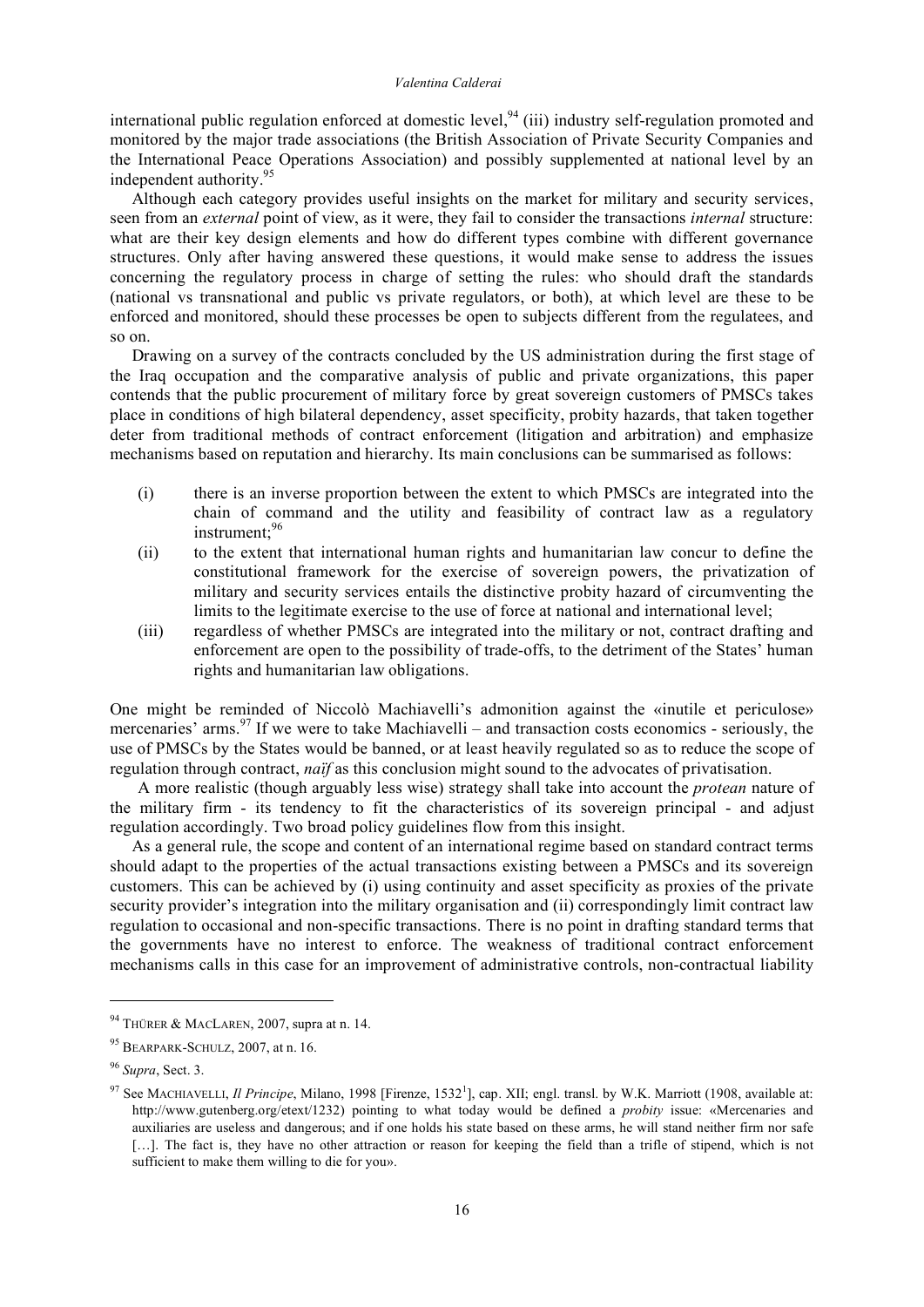and hard-law regulation. In the U.S., the amendements brought by the Congress to the Military Extraterritorial Jurisdiction Act ( MEJA) and the expansion of the Uniform Code of Military Justice (UCMJ) represent a step in this direction. <sup>98</sup> Further, the regulatory efforts should focus on measures aimed at bridging the gap between national and transnational levels of regulation, so as to open the hybrid organisation made up by the hiring state and its security providers to the claims brought by the victims (third-parties, workers and their families). The reaching of an international consensus over the obligation of PMSCs and their personnel to comply with IHL and human rights obligations, for example, would significantly expand the potentialities for a decentralized enforcement of international law through extraterritorial national legislation such as the U.S. *Alien Tort Claims Act*. <sup>99</sup> Since the major sovereign PMSCs customers are normally the States in which the firms are incorporated or registered as legal persons, the scope and effectiveness of this approach would be significantly enhanced by the expansion of the responsibility of the home states, according to the rules of attribution under international law. 100

On the other hand, the importance of contract law regulation raises as the degree of integration of the security firm into the public organisation decreases, reaching its *acme* when PMSCs are hired by non-state actors. A standard contract incorporating the existing legislative and self-regulatory best practices upon which an international consensus has been reached could be an effective complementary measure, particularly when framed in a system of transnational governance based on licensing and home state liability. Still, the structure of contractual liability would make of contract damages a second-best solution compared to straightforward liability in tort, the proper province of contract regulation in this case being confined to contractual design of licensing, third-party insurance and performance monitoring.

*Valentina Calderai Max Weber Fellow, 2009-2010*

<sup>98</sup> See, generally, 10 U.S.C. § 801, et seq.; 18 U.S.C. § 3261, et seq.

<sup>99</sup> See RYNGAERT, *Litigating Abuses Committed by Private Military Companies*, EUI Working Paper AEL, 2009/05.

<sup>100</sup> FRANCIONI, 2009, supra at n. 79.